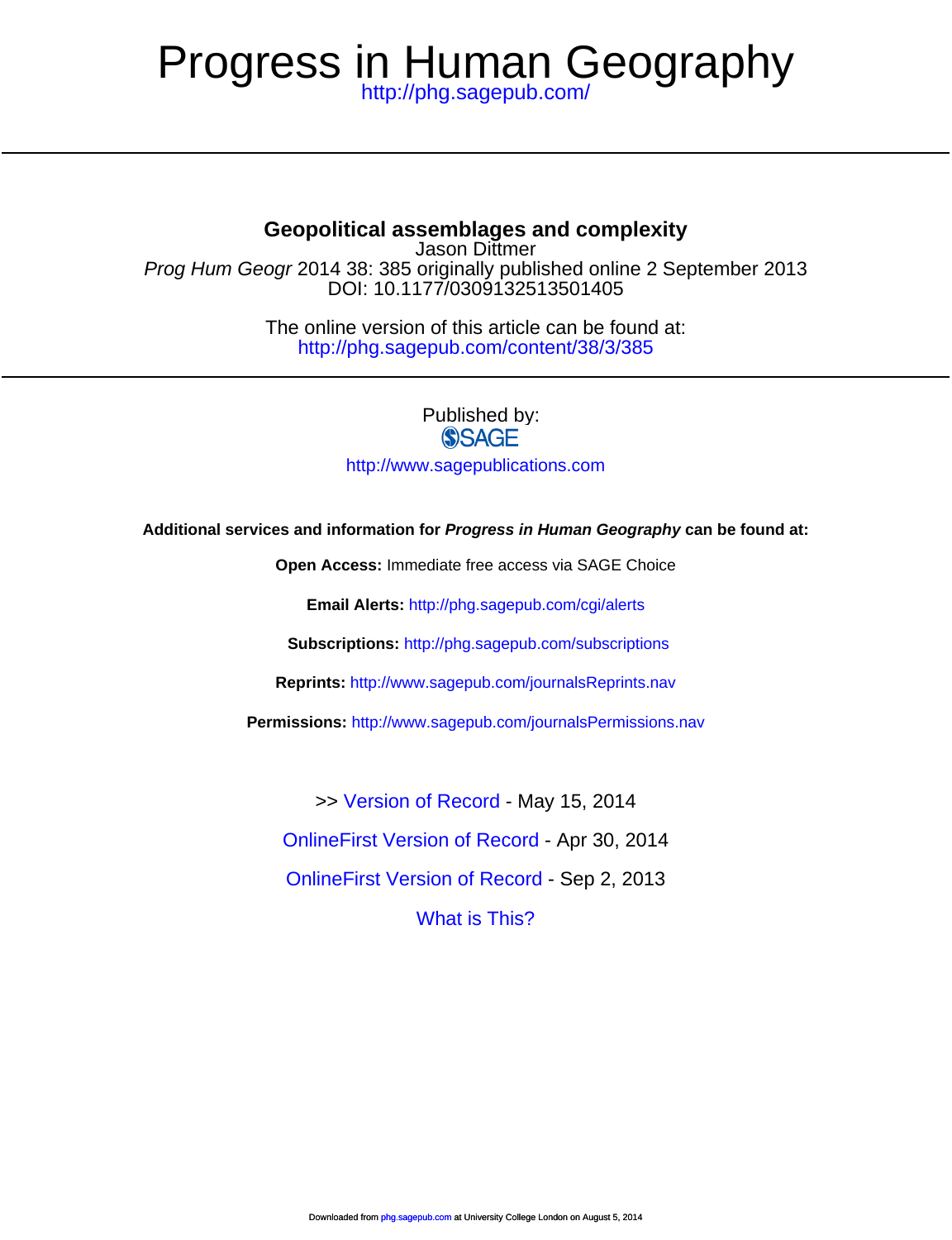

# Geopolitical assemblages and complexity

Progress in Human Geography 2014, Vol. 38(3) 385–401 © The Author(s) 2013 Reprints and permission: [sagepub.co.uk/journalsPermissions.nav](http://www.sagepub.co.uk/journalsPermissions.nav) DOI: 10.1177/0309132513501405 [phg.sagepub.com](http://phg.sagepub.com)



## Jason Dittmer

University College London, UK

### Abstract

This article proposes a framework for considering materiality in the field of geopolitics: assemblage and complexity theories. Drawing on literatures beyond the field to imagine a posthuman geopolitics, this article argues for a relational ontology that emphasizes the complex interactions among the elements of an assemblage. These interactions produce emergent effects which themselves reshape the assemblage's elements. This has implications for understandings of agency, subjectivity, and systemic change. The article concludes by highlighting the methodological and ethical challenges that such a project would face.

## Keywords

complexity, emergence, geopolitics, materiality, posthuman

# I Rethinking the material in geopolitics

Geopolitics is a field of study that has struggled with the topic of materiality. Early geopolitics was explicitly materialist in its adherence to environmental determinism, viewing the eternal dynamics of international relations as following from the permanence of landscape and climate. Understanding the strategic importance or limitations of a given territory was understood as advantaging one state in their competition with others (e.g. Mackinder, 1904; Whittlesey, 1939). Post-SecondWorldWar geopolitics maintained this emphasis (Cohen, 1973), with some efforts to model these dynamics better through abstraction and quantification (O'Sullivan, 1982). In this formulation geopolitics is the outcome of material concerns, such as the role of mountains in disrupting 'force fields' through which power is projected from national capitals. Another type of materialism emerged in the 1970s with the engagement of political

geography with world systems theory (Flint, 2012; Taylor, 1982), which sees geopolitics as the global struggle to control the distribution of material resources, including natural resources and human labor. This focus on the materiality of capitalism has been maintained to the present in a consistent strand of research (Cowen and Smith, 2009; Mercille, 2008).

Beginning in the early 1990s, however, the project of critical geopolitics pushed back against this materialism, emphasizing textual discourse as part of a new geopolitical ontology (see Kelly, 2006). The past century of geopolitical thinking in the service of empire and superpower was thoroughly analyzed, critiqued, and located within specific contexts and biographies (Bassin, 1987; Dodds and Atkinson, 2000; Kearns, 2009;

#### Corresponding author:

Department of Geography, University College London, Pearson Building, Gower Street, London WC1E 6BT, UK. Email: j.dittmer@ucl.ac.uk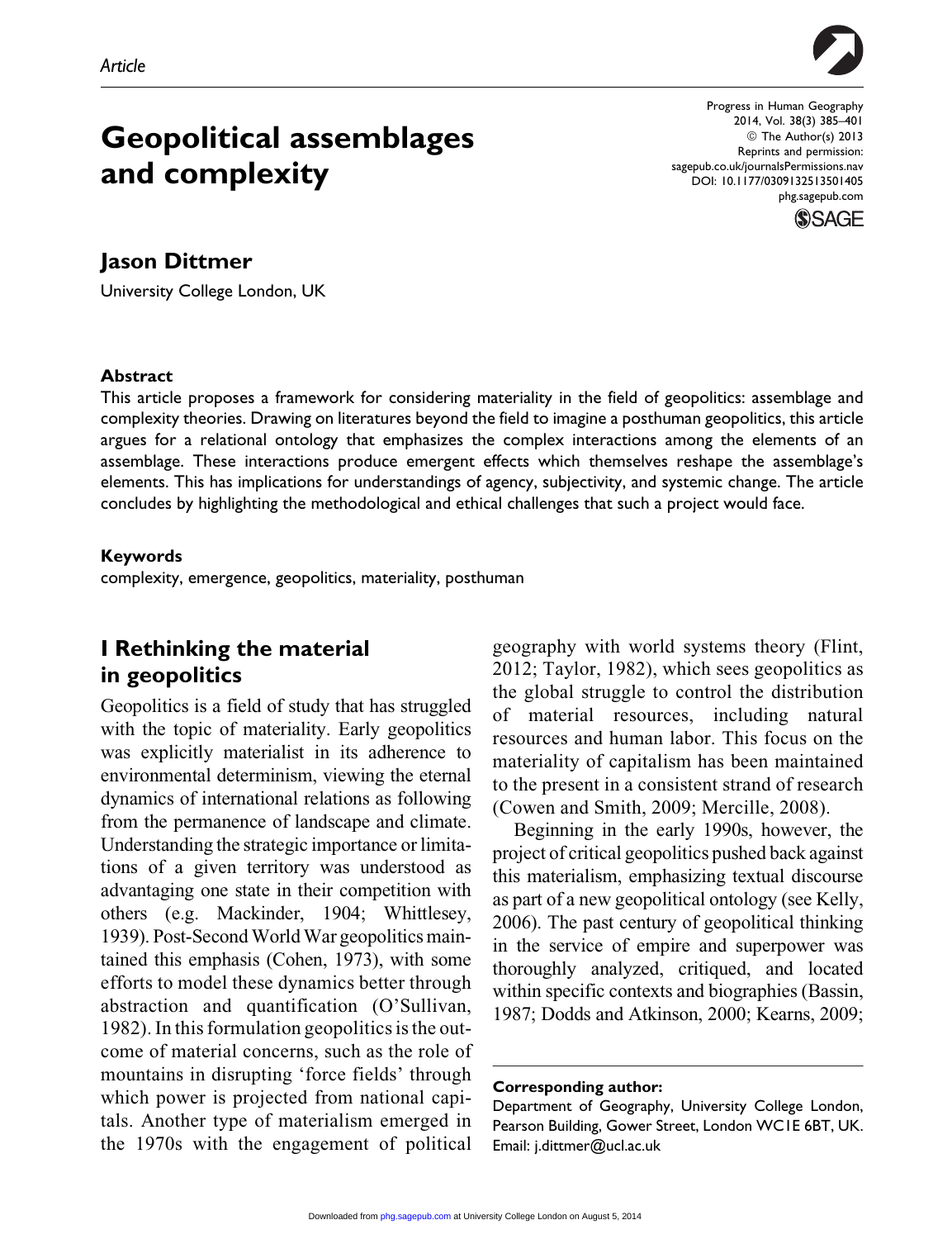O´ Tuathail, 1996; Smith, 2004), with geography not found in the material landscape or the flows of capital but in the representations of the material world. Of course, this was not a complete dematerialization; some scholars paid attention to the material circulation of the texts themselves (Dittmer and Dodds, 2008; Dodds, 2006), while Dalby (1992, 1993, 2002, 2007, 2009) maintained a consistent interest in the relationship between militarism and environmental security (see also Grove, 2010). A wide array of materialities has been introduced alongside these in recent years, from urban infrastructure and design (Graham, 2004, 2009) to disease and public health (Ingram, 2005, 2008) and affect and anticipation (Anderson, 2010; Anderson and Adey, 2011). Of course, alongside these increasingly sophisticated accounts of materiality there remain accounts written by disciplinary outsiders that maintain the crude environmental determinism of early geopolitics (Dolman, 2001; Kaplan, 2012).

Aversion to the early environmental determinism of geopolitics has embedded a healthy skepticism about the role of the material in geopolitical thought, although clearly there have been many ways to incorporate materiality over the years. There is, as Tolia-Kelly (2011) notes in her recent review, always the risk of reducing materiality to surface  $-$  of gesturing to it while refusing to consider it in a sustained and sensitive fashion. In this paper I draw from recent work in other parts of human geography (especially cultural, urban, and environmental geography) and beyond (science and technology studies, international relations, political theory, and philosophy, among others) to offer a way forward (assemblage and complexity theory) that enables us not so much to pick our way through old minefields such as environmental determinism, structure/ agency, and scale as to sidestep them altogether. Further, the approach that I advocate connects with arguments for geopolitics as everyday practice (Dittmer and Gray, 2010; Sharp, 2007) and as a local, bottom-up set of processes that need to be studied as such – via disaggregation and attention to both specific sites and events (O´ Tuathail, 2010; see also Shaw, 2012). Finally, this approach also provides a language for understanding and engendering progressive geopolitical change, speaking to a common critique coming from feminist geopolitics (Hyndman, 2001).

This paper proceeds in four sections. In the first, I outline assemblage theory, highlighting areas where extant work in geopolitics points towards assemblages and importing ideas and concepts where there are few antecedents. Beyond this outline, I argue that assemblages allow for a posthuman turn in geopolitics, incorporating animals, 'nature', and other objects into our understandings of the geopolitical. Further, I argue that assemblage embeds a relational ontology that dissolves the macro/micro scalar tensions at the heart of geopolitics. In the second section, I introduce complexity theory, which has a different trajectory in human geography to assemblage theory but still owes its recent resurgence to the rise of assemblage thinking. Beyond tracing this trajectory, I argue that complexity theory enables us to incorporate the environment and materiality into geopolitical analyses of change without lapsing into any of the determinism that plagues early geopolitical thought (and its neoclassical variants – see Megoran, 2010). The third section of this article describes the implications of this argument for the role of the subject in geopolitical thought. In the final section, I consider the implications of thinking geopolitics through assemblage and complexity theory, with an emphasis on ethics and methodology.

## II Assemblage theory

There is a range of ways of 'thinking assemblage', each with different lineages and emphases (see Robbins and Marks, 2009, for a typology). Assemblage theory, as taken up in this review, is derived from the work of Deleuze and Guattari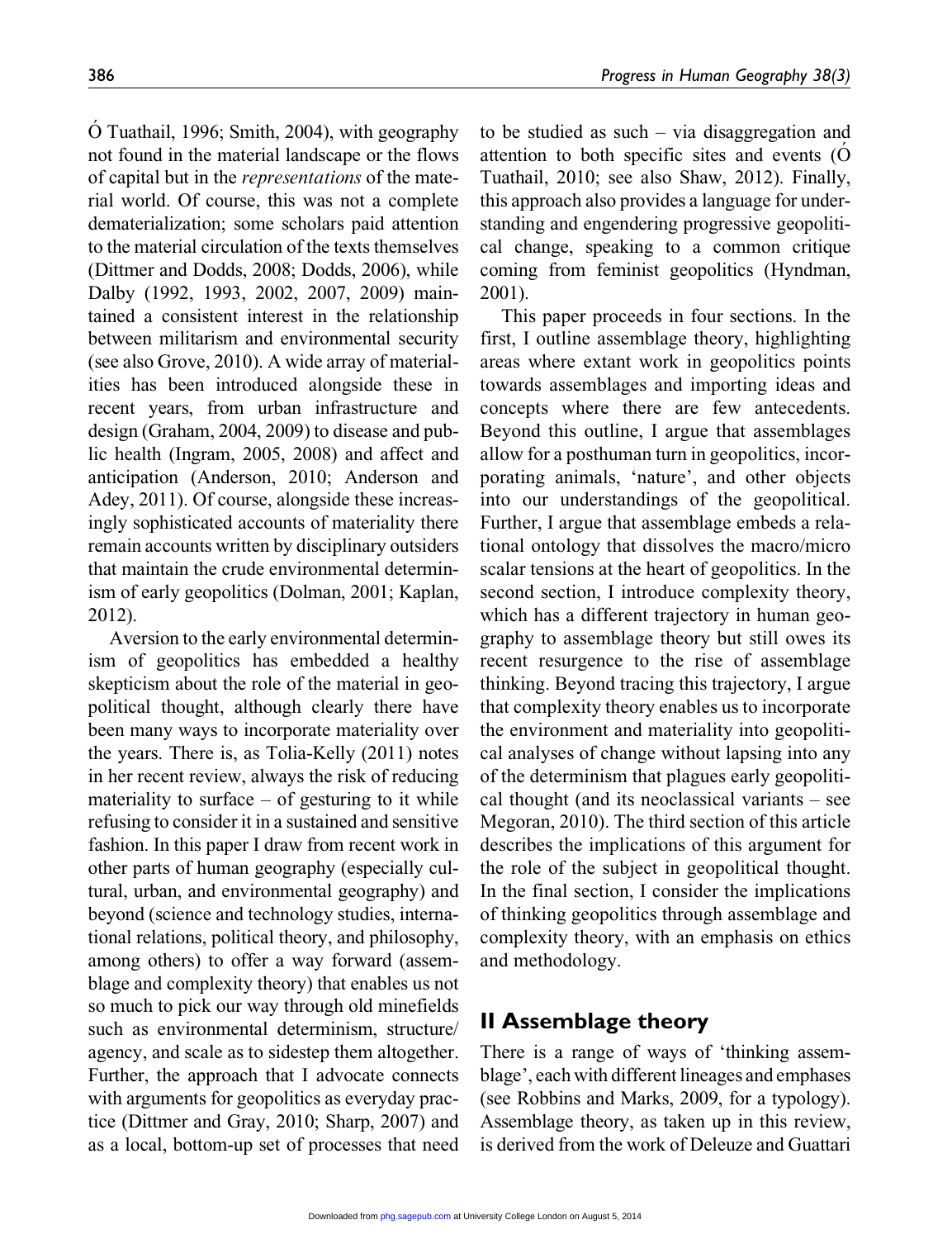(1987), which was later systematized by DeLanda (2006). Assemblages can be defined as 'wholes characterised by relations of exteriority' (DeLanda, 2006: 10; for an extended discussion, see Anderson et al., 2012). These relations of exteriority mean that component parts of a whole cannot be reduced to their function within that whole, and indeed they can be parts of multiple wholes at any given moment. The parts are nevertheless shaped by their interactions within assemblages, and indeed it is the capacities, rather than the *properties*, of component parts that are most relevant in understanding resultant assemblages. While the properties of a material are relatively finite, its capacities are infinite because they are the result of interaction with an infinite set of other components.

Such an approach to geopolitics is a key corrective to early German geopolitical theories that reduced the nation state to a body composed of its material organs, such as its sovereign (institutions and regime type), population (labor and military power), or natural resources (fertile land, minerals, petroleum, etc.). This metaphor of the organism, central to much political theory of the Enlightenment (Rasmussen and Brown, 2005), invested the body with relations of interiority rather than those of exteriority (Durkheim, 1915). For instance, Ratzel's organic theory of the state envisioned the state as deriving its power and vitality from its farmland and population resources (Bassin, 1987; Smith, 1980). Functionalist accounts such as this reduce a totality, such as the state, to the sum of its parts, without considering how those relationships are 'contingently obligatory' rather than 'logically necessary' (DeLanda, 2006: 11). Because of the contingency of the evolving body, an organism is more properly understood as an assemblage than as the archetype of functionalism. Crucially, not only is the organismal body an assemblage (Whatmore, 1997), but it is a component part of other geopolitical assemblages, such as the state, a mob, or a multiplayer networked video game: 'The components of social assemblages playing a material role vary widely, but at the very least involve a set of human bodies properly oriented (physically or psychologically) towards each other' (DeLanda, 2006: 12).

While reconsidering the role of materiality in geopolitical assemblages is important, there are other roles to be played in the composition of assemblage. DeLanda argues that components of an assemblage can be defined on three axes: material/expressive, territorializing/deterritorializing, and coding/decoding. Any assemblage, composed of a heterogeneous mixture of constituent parts, will have a range of material and expressive components at any given time: 'These roles are variable and may occur in mixtures, that is, a given component may play a mixture of material and expressive roles by exercising different sets of capacities' (DeLanda, 2006: 12). A geopolitical example might be an interstate border; a border has various component parts that contribute varying material properties, such as a wall or the passport that licenses passage. Expressive components might include the biometric information contained in the passport or the legislation legitimating detention of suspected illegal immigrants (Coleman, 2009). As Deleuze and Guattari put it:

There is no longer a tripartite division between a field of reality (the world) and the field of representation (the book) and the field of subjectivity (the author). Rather, an assemblage establishes connections between certain multiplicities drawn from each of these orders. (Deleuze and Guattari, 1987: 25)

The axis of territorialization/deterritorialization refers to the relative delineation of the assemblage from its neighbors. As with the material/ expressive axis, any component can be working to territorialize the assemblage at any given moment, and soon thereafter exercise a capacity to deterritorialize it. To continue the example of the border, we might consider the biometric technologies that enable rapid transit of the border to be both deterritorializing in that they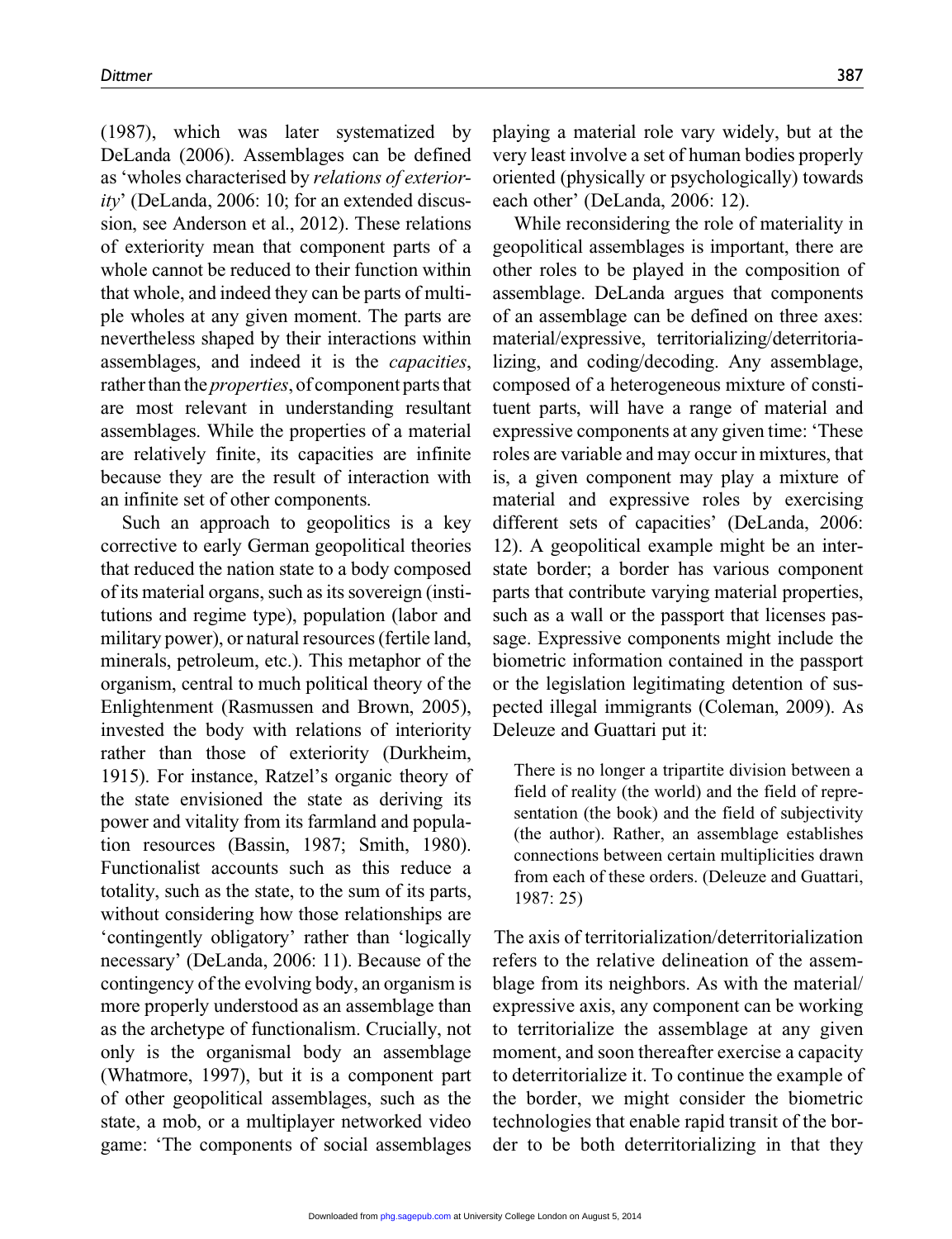make indistinct what is and is not part of the border (Amoore, 2006) and yet reterritorializing in that they can make the border entirely tangible for one caught up in their algorithms.

One way in which social assemblages become (de)territorialized is through coding/ decoding: 'processes which consolidate and rigidify the identity of the assemblage or, on the contrary, allow the assemblage a certain latitude for more flexible operation while benefitting from generic or linguistic resources' (DeLanda, 2006: 19). This process has been known in critical geopolitics as discourse; however, in this more materialist, embodied form of geopolitics we must also include non-linguistic forms of coding, such as DNA. A final iteration of the border example will suffice – scholars of critical geopolitics have long noted that borders are uneven in their application, interacting with the coding of various bodies according to discursive logics of inclusion and exclusion (Popescu, 2011). Given that components of the assemblage come and go, and are constantly interacting with one another in ways that produce new capabilities, it is clear that assemblages are constantly in process, even when they seem stable and coherent (Anderson and McFarlane, 2011).

Assemblages are composed of more than just the material, however. The dynamism of assemblages means that a range of contingent futures is always possible. These 'lines of flight' (as Deleuze and Guattari, 1987, refer to them) are potentials inherent to any moment. However, just because they are unactualized does not mean that they are not real, nor incapable of impacting on the present. Indeed, recent work on anticipation emphasizes the way in which futures are brought into the present in order to remake the present – making these futures more or less likely (e.g. Anderson, 2010). These virtual presences are immaterial but nevertheless can be made present and acted upon.

There are two features of the assemblage approach that I would like to draw out here. First is its commitment to a posthuman geopolitics.

The early excesses of environmental determinism in geopolitics led to a complete disavowal of the role of environmental and biological materiality in geopolitical causation (for a more complete analysis, see Stallins, 2012). This traumatic experience, along with broader philosophical currents, embedded a profound humanism in our conception of politics. Alternative visions can today be found in non-representational conceptions of politics as always contextualized by material environments that pave the way for conscious thought and political decision-making. However, the material dimension of politics can also be found, expressed in quite different terms, by work in political ecology that has remained at the fringes of geopolitical thought. This work has emphasized the material properties of various natures (Le Billon, 2001), and has argued for the interrelationship of physical systems and human politics (Dalby, 2009). A more-than-human geopolitics has thus already begun to take root (if you will pardon the pun) in analyses of the mutual interactions of weeds and the War on Terror (Barker, 2010), the intersection of territorial airspace and atmospheric flows (Adey et al., 2011; Williams, 2010), and the proliferation of politicized geological knowledges around oil pipelines (Barry, 2013). This work shares a healthy skepticism about the primacy of the human in political matters, because of either the inherent vitalism of living things or the vibrancy of materials. As Bennett (2010: 112) puts it, 'materiality is a rubric that tends to horizontalize the relations between humans, biota and abiota' (see also Meehan et al., 2013).

The dissolution of the nature/culture divide (Latour, 1993) has profound implications for geopolitics that have yet to be explored (see, for example, Anderson, 1997). A posthuman geopolitics rooted in assemblage theory enables agency to be located in animals (Hobson, 2007; Wolch and Emel, 1998), objects (Braun and Whatmore, 2010), and environments (Mitchell, 2002). Of crucial importance to this move is that it entails no determinism at all. Rather, because power is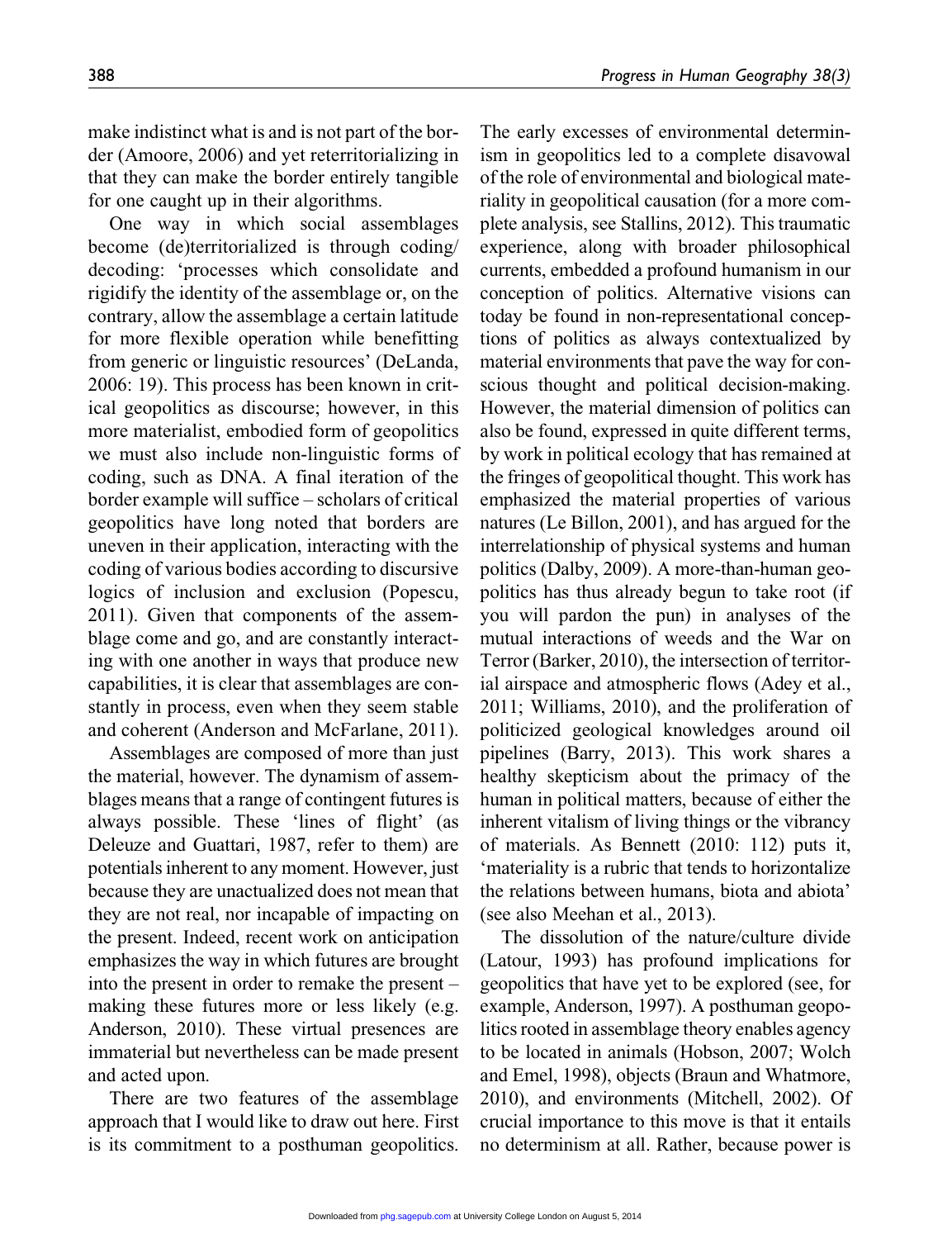enacted through assemblage, it must be understood as distributed among the various components of that assemblage, human and non-human. That is to say, the properties and capabilities of non-human components of an assemblage shape outcomes in highly contingent ways (Whatmore, 2002). As Latour says:

there might exist many metaphysical shades between full causality and sheer inexistence. In addition to 'determining' and serving as a 'backdrop for human action', things might authorise, allow, afford, encourage, permit, suggest, influence, block, render possible, forbid, and so on. (Latour, 2005: 72)

Of course, humans differ from (most) nonhuman components in that they exercise intentionality and reflexivity, and this is crucial to any analysis. However, it would be a mistake to see this as a fundamental difference, as this would disavow the embodied materiality of humanity that links us to the rest of the world (Protevi, 2009).

The second feature of an assemblage approach to geopolitics that I would like to draw out here is its commitment to a relational ontology. The scale debates of the past 15 years were sparked by questions about the rescaling of governance in an era of globalization, and the contestation of this frame by feminist scholars (Delaney and Leitner, 1997; Kurtz, 2003; Marston, 2000). While there has been no straightforward resolution to these debates, they have undoubtedly advanced the cause of relational ontologies, both within political geography (Painter, 2010) and in related fields (Allen, 2004, 2009; Marston et al., 2005). These ontologies take a range of forms, but can be understood to emphasize both specific sites and the relationships between them, a perspective shared by feminist and other scholars (Katz, 2001; McFarlane, 2009).

Relational ontologies are particularly important to scholars of non-representational theory, who posit bodies always in relation not only with one another but with other things:

Affect is presented as an ontological layer of embodied existence, delimited by reference to the purely formal relationship of the capacity to be affected and to affect. In this presentation, affect is doubly located: in the relational in-between of fields of interaction; and layered below the level of minded, intentional consciousness. (Barnett, 2008: 188)

This concern with the mediation of affects has become an object of study within the previously avowedly representational popular geopolitics (Carter and McCormack, 2006, 2010), with analyses slowly shifting to incorporate understandings of various media networks (such as the broadband network on which the internet and video games now rely and the cinematic distribution network on which Hollywood relies) as infrastructures of affect (Dittmer, 2011; Dittmer and Gray, 2010; Shaw and Warf, 2009). In short, recent work in geopolitics (and elsewhere) has emphasized the scale of everyday life, albeit an everyday life that is produced through its translocal commitments (Jeffrey, 2013; Painter, 2006). Engagements such as this usefully situate scholars in critical geopolitics for a close examination of how components of an assemblage are specifically articulated in relation to one another, a key spatial dynamic of assemblage. Assemblage thinking 'foregrounds the ways in which social/ political processes are generated through relations between sites, rather than configured through ''internal relations'' in sites' (Featherstone, 2011: 140).

Work in geopolitics has often struggled to negotiate the macro/micro divide. 'Traditional' geopolitics has tended to favor the authority of the global scale, seeing states' actions as shaped by their geographic situation, the capitalist system, and/or the global distribution of power. To the extent that individuals' agency is acknowledged, it tends to be that of statespersons and other elites. Critical geopolitics, while contrarian to much of the geopolitical tradition, has been criticized by feminist scholars for maintaining this elite-centric view of agency as constituted only at the largest scales (Dowler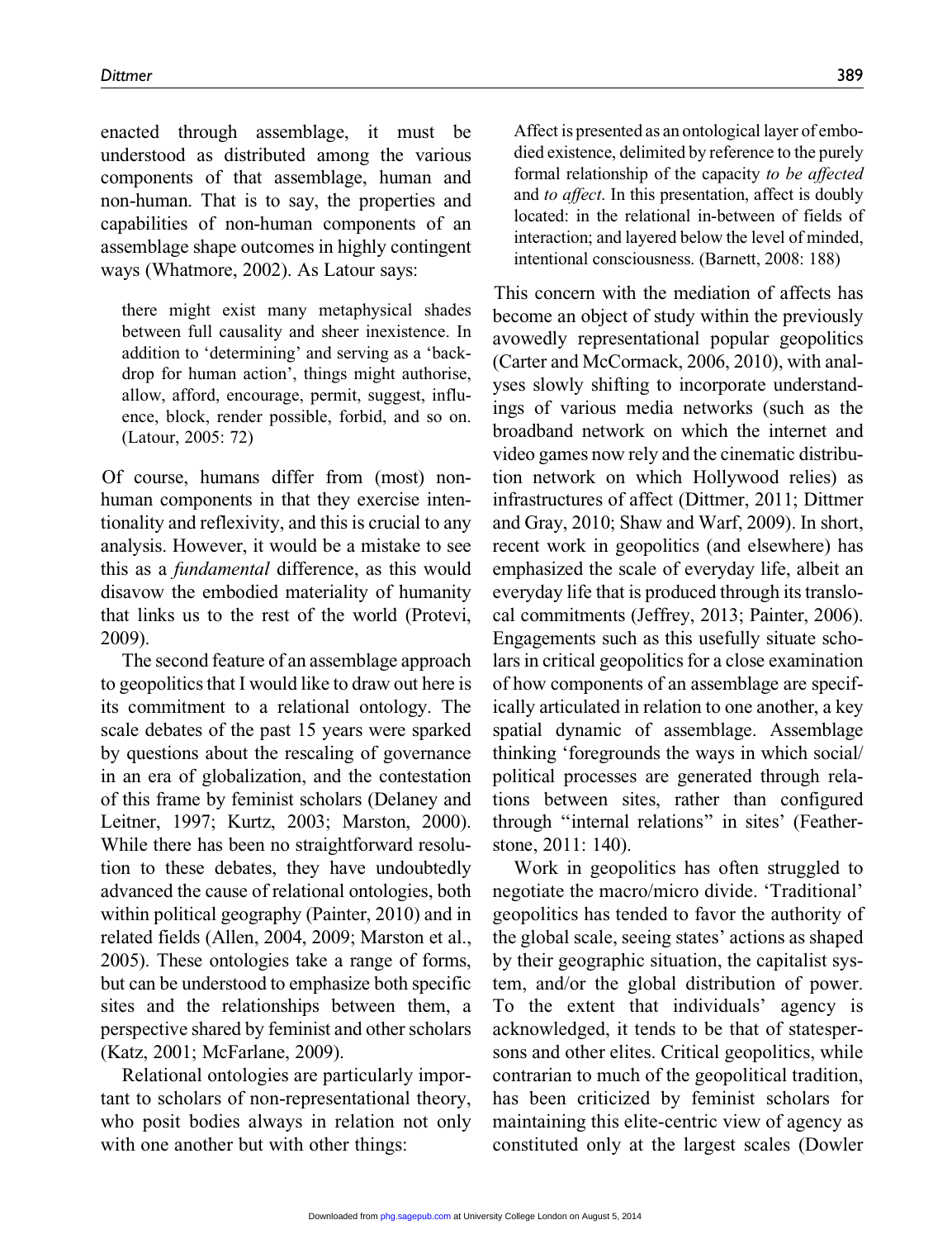and Sharp, 2001; Hyndman, 2001). Scholars of feminist geopolitics have argued that the longstanding emphasis in critical geopolitics on discourse has dematerialized geopolitics, leaving it the domain of (masculine) elites who make pronouncements which scholars then study. This critique of elite agency has been taken up by scholars writing in other traditions as well (Dittmer and Dodds, 2008; Müller, 2008), and cumulatively it can be said that an interest in the embodied agent has emerged. This 'body' is of course highly differentiated, both via sexual and a range of other differences (Colls, 2012), and may only be understandable in relation to other bodies. This latter position has been staked out by non-representational theorists (Pile, 2010), and refers to the transpersonal nature of affects which are understood to condition our subjectivities (Connolly, 2002). These recent developments, which emphasize the excess of agency in the human body, can be supplemented by the posthumanism of assemblage theory. When the anthropocentrism of geopolitical thought (whether critical or otherwise) is replaced with a wider notion of the political, we are left with a flat ontology whereby so-called 'macro' scales emerge out of interactions occurring at relatively 'micro' scales (Escobar, 2007). This resonates with, for example, criticisms of the 2003 Iraq invasion as the product of a parochial group of elites who organized 'stovepipes' to bring raw intelligence from the field directly to the Oval Office. As Latour argues in the context of actor-network theory:

Macro no longer describes a wider or a larger site in which the micro would be embedded like some Russian Matroyoshka doll, but another equally local, equally micro place, which is connected to many others through some medium transporting specific types of traces. (Latour, 2005: 176)

The production of assemblage is thus a 'bottomup' process. For example, consciousness, that which distinguishes human agency in traditional political thought, is the emergent effect of a

human body's assemblage – an effect that can dissipate when that assemblage receives a right hook across the jaw, interrupting certain relations among bodily organs and systems. However, with this example, of both the concept of emergence and the possibility of interrupting or changing the relations of assemblage, it becomes crucial to introduce complexity theory.

# III Complexity theory

Complexity theory first experienced a flurry of interest in human geography in the late 1990s as it was imported from the physical and environmental sciences (Thrift, 1999); it also had a brief moment in International Relations (Jervis, 1997). Manson (2001: 405) argues that there are three major divisions in complexity research: algorithmic complexity, deterministic complexity, and aggregate complexity. Of these, aggregate complexity offers the greatest opportunity for geopolitical scholarship, referring to the study of 'how individual elements work in concert to create systems with complex behavior'. This is not merely to say that systems are complicated. Rather, complexity refers to an understanding of systems as always dynamic and interacting in ways that defy attempts to model them. Small deviations or mutations at the micro scale can resonate with other events and lead to new, unexpected outcomes.

Complexity theory was criticized for being both too abstract and general to be of use (in that it can be applied to virtually all physical and social systems) or, paradoxically, too specific to produce general conclusions (in that each complex system is treated as a singularity). However, Manson and O'Sullivan (2006: 679) argue that the former criticism can be countered by the application of careful empirical research in specific contexts, a long-standing tradition among 'space and place researchers [who] are familiar with the problems of representing processes that vary in several dimensions and thereby call for nuanced specificity combined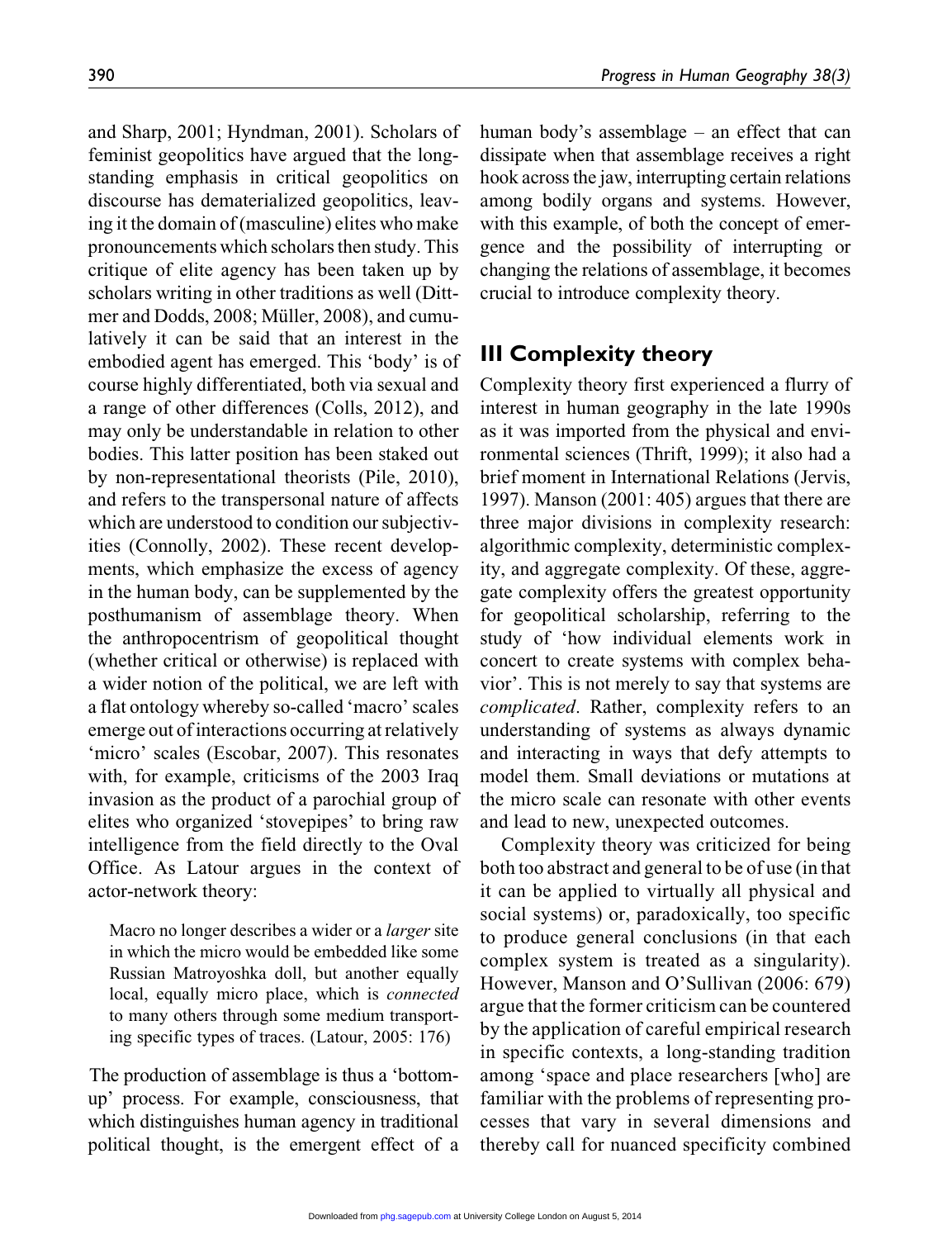with generalization'. Manson and O'Sullivan (2006: 681) dismiss the latter criticism with reference to the same strength of geographic research: 'However difficult it may be to generalize from the particular, anticipating the particular from the general is harder still. No amount of abstract theorizing can replace well-founded empirical investigation of phenomena in real-world settings' (for a geopolitical parallel, see O´ Tuathail, 2003b; O´ Tuathail and Dahlman, 2011). Despite these criticisms, complexity theory never disappeared, remaining visible in environmental and urban geography through to the present (Batty, 2005; Malanson et al., 2006; Phillips, 2004; Portugali, 2006; Stallins, 2006; Thrift, 2005).

Despite this early (if small) boom among human geographers, it is possible that complexity theory would fade as many intellectual fashions do. However, it received a boost from the rise of assemblage theory in the latter 2000s, with which it shares many similarities. For instance, both complex systems and assemblages are open to outside influences, as they are both defined by relations of exteriority. Also, both complex systems and assemblages are defined by their interactions; therefore both exceed the 'sum of their parts'. Third, they are historical in nature – each individual assemblage and complex system embeds its past in its compositional relationships: 'A system ''remembers'' through the persistence of internal structure ... Components and sub-systems with the capacity to accommodate the influx of energy, matter, and information from the environment will grow' (Manson, 2001: 410). This is true at multiple timescales: the complex system/assemblage of the human body bears witness to our evolutionary history (one might consider the appendix, for example) as well as short-term embodied memory (such as when you instinctively pull back from the stove that has burned you before). In these competing temporalities, we glimpse:

multiple layers of the past resonat[ing] with things unfolding in the current situation, sometimes issuing something new as if from nowhere. The new is ushered into being through a process that exceeds rational calculation or the derivation of practical implications from universal principles. (Connolly, 2010: 69)

The concept of emergence relies, after all, on a sense of the world as constantly becoming (Prigogine, 1980). The congruence of complexity theory and assemblage theory is important not only because it has infused complexity theory with currency, but also because complexity theory provides a conceptual language for understanding how assemblages work over time.

Complexity theory can be seen to have antecedents in general systems theory, which remains influential in political geography and international relations to this day. There is of course the already-mentioned literature on world systems theory (Flint, 2012; Taylor, 1982). There is also a French variant of systems thought, the most recent of which attempts to model geopolitics in five dimensions: physical geography, demography, state action, globalizing economics, and globalizing culture (Dussouy, 2010). A similar initiative to bring together the various human and physical dimensions of world politics can be seen in the discipline of International Relations (Buzan and Little, 2000). Systems thought remains a minority concern in Anglophone geopolitics, but these frameworks remind geopolitical scholars of the vast range of material and immaterial factors that shape the political world, many of which remain outside of current analyses:

By juxtaposing the environmental, the economic, the demographic, the strategic, and the cultural/ ideological, [systems thought] encourages exploration of matters that are just beginning to attract attention of geopolitical scholars, but that have great potential as areas of significant inquiry (e.g. the geopolitical implications of environmental change). (Murphy, 2010: 155)

Complexity theory retains the anti-reductionist aims of systems theory, but has key differences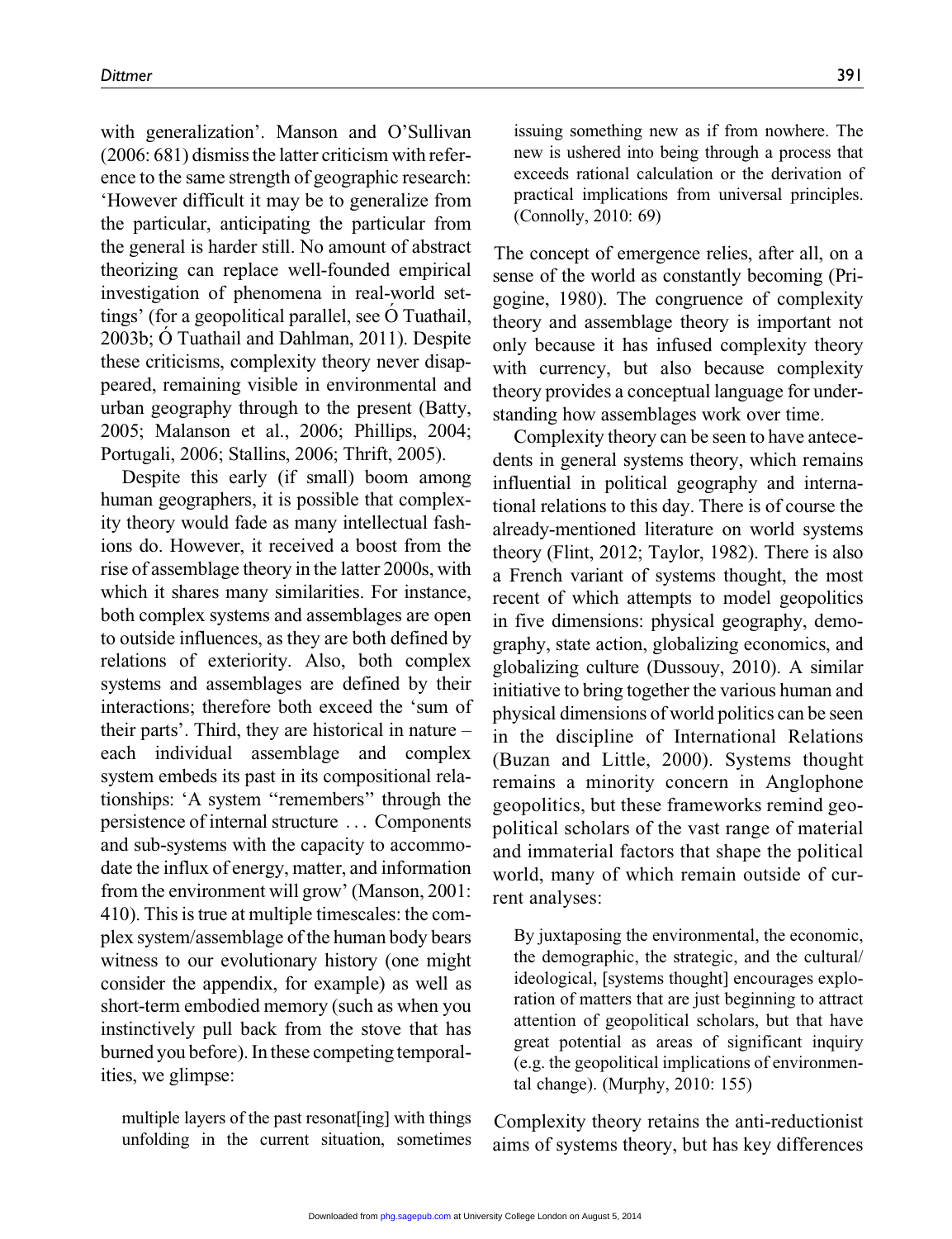Downloaded from [phg.sagepub.com](http://phg.sagepub.com/) at University College London on August 5, 2014

(Manson, 2001). First, rather than assuming that systems are at equilibrium under most circumstances, complexity theory assumes constant, non-linear change with relations among elements of the system differing qualitatively over time. Second, complexity theory emphasizes that complex behavior can be produced out of relatively simple relations among elements of the system. Finally, complexity theory assumes that systems are open rather than closed, and are therefore shaped by neighboring systems.

Systems defined by complexity are understood as self-organizing; this does not refer to being directed by a self (although such reflexive behavior is possible following the emergence of a self), but rather it indicates that order can come from disorder without any form of governance. To maintain this order, complex systems tend to become more complex rather than less as they accommodate their environments. However, they can suddenly dissipate (deterritorialize, in Deleuzean/DeLandan terms) before taking on a new structure, perhaps with a completely different coding. For instance, Manson (2001) gives the example of the industrial revolution, which dissipated the old economy and geopolitics before reterritorializing them in new forms. However, what really marks off complexity theory off is a concept against which we have brushed up several times thus far: emergence. Indeed, Thrift (1999: 33) refers to complexity theory as 'the idea of a science of holistic emergent order'. Emergence refers to 'qualities that are not analytically tractable from the attributes of internal components' (Manson, 2001: 410), but that instead 'can now be explained as an effect of the causal interactions between its component parts' (DeLanda, 2011: 3). Recalling that assemblages are produced through the interactions of constituent parts, but exceed the sum of those parts, we can see how emergence is the key to understanding how assemblages seem to take on the status of something new and unpredicted vis-a-vis what was 'there' prior to emergence. DeLanda (2011) offers many examples of emergence: the development of life from nonlife, the origins of language, the rise of archaic states. In each case, pre-existing components interacted in contingent ways that produced a new assemblage.

Therefore, assemblages are emergent wholes defined by their properties, tendencies, and capacities. Properties referto actualized features ofthe assemblage. In geopolitical terms, we might think of a diplomatic service: a country either does or does not have an embassy within a foreign country. This is a property of that state assemblage. Capacities, by contrast, may be actual or virtual because they refer to a set of outcomes rooted in the properties of both that diplomatic service and the other assemblages with which that diplomatic service is interacting: 'Thus, while properties can be specified without reference to anything else capacities to affect must always be thought in relation to capacities to be affected' (DeLanda, 2011: 4). Can the embassy produce the desired outcome? This depends, crucially, not only on the properties ofthe embassy but on the other government. This relative openness of capacities in relation to properties is what enables a materialism without determinism. Of course, just because the capacities are nearly infinite for any given assemblage does not mean that they are all equally likely. Here we encounter tendencies. Tendencies are discovered via mapping the structure of a multidimensional 'possibility space'. Indeed, complexity theory has grown in part because of the possibility of new computing technologies to simulate many possible interactions and map these possibility spaces in a way that is not particularly amenable to geopolitics. However, recall that the nature of complexity theory is that these relations among components are qualitative in nature; there is plenty of room for geopolitical methodologies to analyze these possibility spaces without attempting to quantify all of the dimensions:

Even without quantitative information [about all the dimensions] we can get a sense of the qualitative characteristics of a landscape: whether it has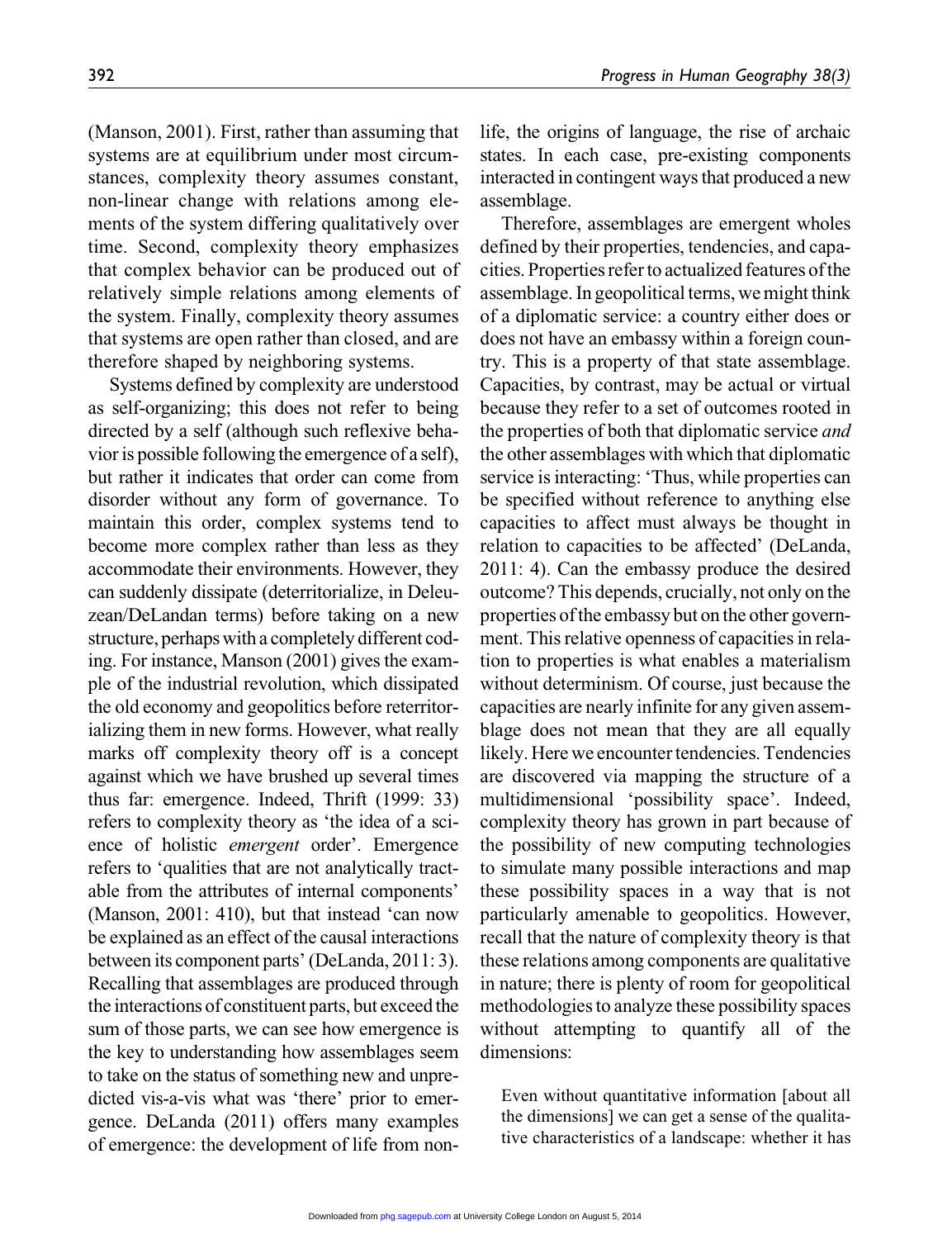a single global optimum or many local optima, for example, or whether the neighborhood of those singularities is smooth or rugged. (DeLanda, 2011: 51)

What is needed, then, is an understanding of how these possibility spaces might inform our understandings of geopolitical assemblages and their (in)stability over time. Connolly (2010: 157) argues that this understanding can be cultivated; referencing the aforementioned 2003 invasion of Iraq, he notes that:

many thoughtful people brought experience and sensitivity to bear on the situation before the invasion, reading signs, gauging potentialities in a volatile situation, sensing how immense the suffering could be, and how difficult it would be to change course once an invasion was launched ... They had a sense of the human predicament and the dangers of overreaching, and also understood how inaction is not a real possibility at pivotal moments. They poured a degree of modesty into those models of the masterful political agent, the consummate market, and warriors of unlimited military prowess. (Connolly, 2010: 157)

In a sense, these 'seers' (Connolly's term) are open to the potentialities found in any moment; they effectively intuit the possibility space from the affective relations in which they are participating.

Possibility spaces are abstract topological spaces existing in multiple dimensions. Each dimension is an axis on which the assemblage can vary, reflecting the various capacities of its component parts or of neighboring assemblages. Possibility spaces are structured by the ways in which properties of components or assemblages tend to interact. In these spaces, singularities emerge as points which tend to actualize more often. The degree to which the assemblage, as actualized in any given place or time, is near to these attractors indicates how territorialized the assemblage is, how coherent and stable it appears to us. The ability to vary many of these dimensions and still produce a similar assemblage gives the impression of permanence; borrowing from ecological theory, this characteristic has been referred to as 'resilience' and imported into the social sciences (Walker and Cooper, 2011; Welsh, 2013).

If there are multiple attractors near one another, we grow accustomed to thinking of the assemblage as having multiple states of being (Jones, 2009). An example from the physical sciences is phase change; water can take liquid, solid, or gaseous forms simply by changing the amount of energy in the assemblage. In geopolitics, we might think of a multiparty democracy (party 1/party 2/party 3), the global economy (steady growth/boom/recession), and an individual's affective state (fearful/resentful/generous/ etc.) as having this kind of possibility space. In contrast, a possibility space with a single attractor will seem to have only one general state, but has nowhere to go should the outcomes of interactions vary widely from the norm. In this case the assemblage might either dissipate entirely or will appear to do so before reterritorializing around a new attractor. A geopolitical example might be the state ideal. Murphy (1996), among others, has noted the emergence and dominance of the state as a form of political organization. Even in periods of extreme pressure on political organization, recent examples such as the disintegration of Yugoslavia and the collapse of the Somali state point to dissipation followed by the reterritorialization of new state assemblages that are distinct from their antecedents but still huddle around that attractor in topological space. As Jeffrey (2013) notes, the state is a seductive idea that continually relies on the improvised performance of various actors to provide an illusion of coherence that stretches across these moments of rupture.

More conventionally, we can imagine the 'tipping point' between attractors as a threshold which can cause the entire assemblage to reorder itself, should enough outliers fall on the far side of it. We can see this in natural selection, when a new species breaks away from the old.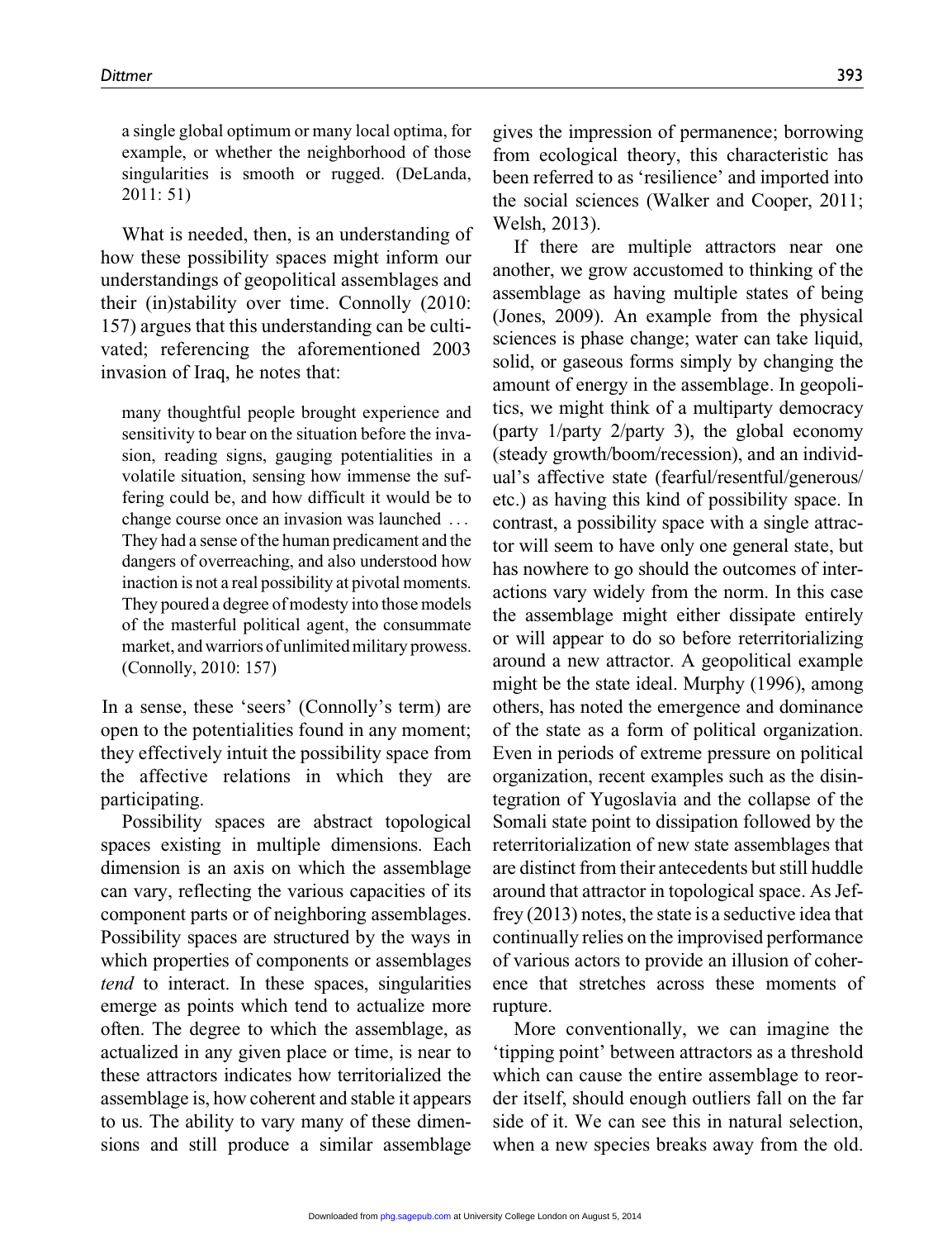If it seems dangerous to be citing Darwin in a paper on geopolitics, it need not. This is not an argument for the survival of the fittest, which assumes a system at equilibrium in which the fittest emerges. Rather, it is a case of understanding individual assemblages as historical in nature, shaped by past experiences but always vulnerable to crisis. Resilience, like a component's capabilities, can only be understood in relation to a particular event. The biosphere of the dinosaurs was radically transformed not because the dinosaurs were not fit, but because an event literally impacted their ecological assemblage. Here the non-human agency of the asteroid pushed the system over a threshold into a new basin of attraction. The lesson for geopolitics is a simple one: assemblages appear stable and coherent until they no longer do. Just as few predicted the fall of the Soviet Union or the 11 September 2001 attacks (Cudworth and Hobden, 2011), complex systems are prone to non-linear outcomes. The emergent effects of the assemblage are too complex and excessive to predict (although social science has often staked its reputation on its ability to unpick this 'mess' – see Law, 2004). I now turn to a final geopolitical topic to which complexity theory speaks: the subject.

# IV Bodies politic and the subject of geopolitics

Given the historical tendency of geopolitics to emphasize macro-scale phenomena, and its relatively recent attempt to engage with micro-scale phenomena (Dittmer and Gray, 2010), theories of the subject have not been at the forefront of geopolitical scholarship. However, complexity theory raises questions about the subject to which geopolitics is well positioned to contribute. Protevi (2009: 33) defines subjectivity through his concept of 'bodies politic': 'meant to capture the emergent – that is, the embodied and embedded – character of subjectivity: the production, bypassing, and surpassing of subjectivity in the

imbrications of somatic and social systems'. Bodies politic are always the layered, emergent product of assemblage, and therefore the perpetually changing intersection of multiple temporalities – the sensibilities derived from human evolution, the past experiences of the individuated body, and the near-simultaneous affects and discourses of the immediate moment (Connolly, 2002). Bodies politic engage in political cognition, which is when they engage in political evaluation of their situation from the perspective of certain racial, class-based, ethnic, national, and gender identities, as produced by now welldocumented processes of subjectification (Foucault, 1977). Critical geopolitics has done an excellent job of documenting the role of academics, statespersons, and producers of popular culture in disseminating narratives that produce geopolitical subject positions (Dittmer, 2013; Dodds, 1994; Ingram, 2001; Kuus, 2011; Müller, 2011; Sharp, 2000). What it has not been very good at is tying these subject positions, and the political cognition that they enable, to political affect:

The affective response patterns of bodies politic, which are triggered by sensation and play a key role in on-the-spot political cognition, are conditioned by our moods and personalities, which are themselves formed by the repetition of episodes of affective cognition. (Protevi, 2009: 35)

These political affects shape our reaction to events, but equally as reflexive agents we can work on changing our reactions, what Connolly (2002) refers to as micropolitics.

Importantly, Protevi goes beyond individual (or first-order) bodies politic to imagine second-order bodies politic, or assemblages that incorporate multiple human bodies (and nonhuman elements) in a political community, which can exist over a range of different temporalities: for example, the very short-term 'conversation', the relatively short-term 'protest group', or the relatively long-term 'nation' (see also Shaw, 2012).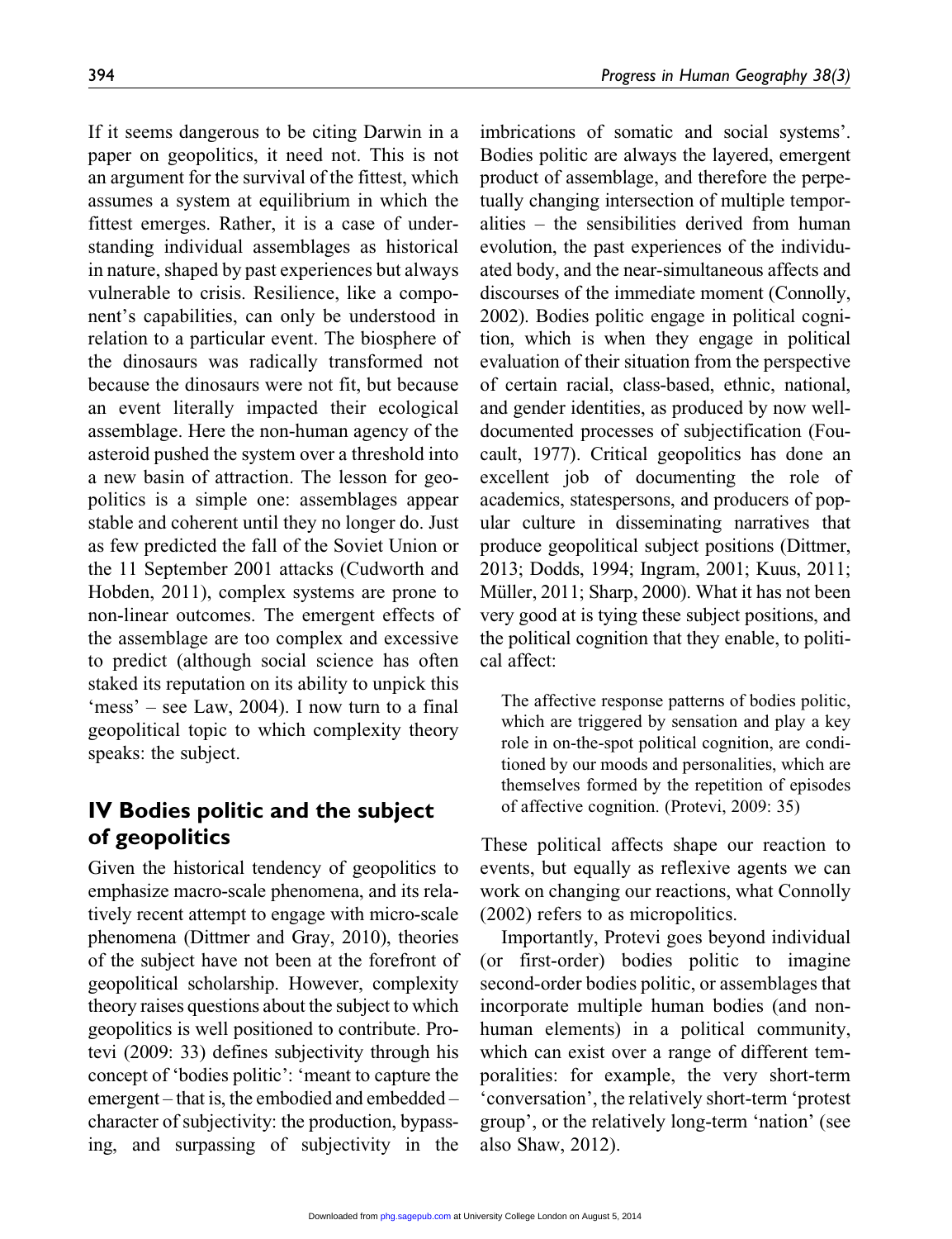A second-order body politic has a physiology, as it regulates material flows (1) among its members ... and (2) between itself (its soma as marked by its functional border) and its milieu ... This regulation of group system dynamics can be seen as construction of a virtual repertoire, modeled as the production of an attractor layout and affectively experienced as the background affect or mood of the group. A second-order body politic can also be studied psychologically, as it regulates intersomatic affective cognition, the emotional and meaningful interchanges (1) among its members and (2) between their collective affective cognition and that of other bodies politic, at either personal, group, or civic compositional scales. In other words, groups have characteristic ways – a limited virtual repertoire – of making sense of what happens, on the basis of which decisions take place as actualizations or selections from that repertoire. (Protevi, 2009: 38–39)

As constituent parts of these second-order bodies politic, individuals typically have little control over the collective's action, but the collective's action owes something to the agency of the first-order bodies politic composing it (Davies, 2012). Further, the emergent effect of the interactions among the first-order bodies politic (and other non-human components) can be a collective subject. Geopolitically, we might think of examples such as a military unit, united through embodied routines and affects, surmounting problems for which it may not have prepared. We might also consider moments when the assemblage of a body politic (whether first- or second-order) is pushed far from its normal attractor in possibility space, causing the emergent subject to drop out temporarily until intensities within the assemblage can return to normal. For an individual, this might mean flying into a rage and committing a crime of passion which the subject cannot later recall committing. For a group gathered in protest, this might mean a blind panic in which the group flees a threat without regard for those being trampled. These withdrawals of subjectivity result in pure embodied affect without political cognition.

By considering our own subjectivity as not only the emergent outcome of our own cognitive and affective interactions, but also as distributed among the various bodies politic in which we participate, it becomes possible to imagine a multiplicity of agencies through which we work but which also work through us. To take the example of the panicked mob, it may not be that an individual within the mob has lost her or his subjectivity, but if the larger body politic has panicked, that panic will work in and through the individual's body as the individual is swept along. In a more explicitly geopolitical context, we can see how, for example, the assemblage of the US state apparatus interminably headed towards war with Iraq in 2003, despite many individuals' rejection of the casus belli (O´ Tuathail, 2003a). Similarly, we can see how the emergence of drone technologies shapes the geopolitical assemblages in which they are embedded. By making geopolitical assemblages the subject of inquiry, whether they be individual bodies or large transnational coalitions of states, corporations, and other institutions, geopolitical scholars can deploy the concepts described above to trace not only the geopolitical becoming, but also the alternatives that are as yet virtual but are, in Thien's (2005) words, 'Almost'.

## V Implications for a field in transition

Thinking through the implications of the approach to geopolitics that I have just outlined is not an easy task. On the one hand, an assemblage/complexity approach is capable of assimilating several strengths and research emphases currently occupying critical geopolitics. For instance, work in critical geopolitics that emphasizes representation and narrative can be understood in terms of the (de)territorialization and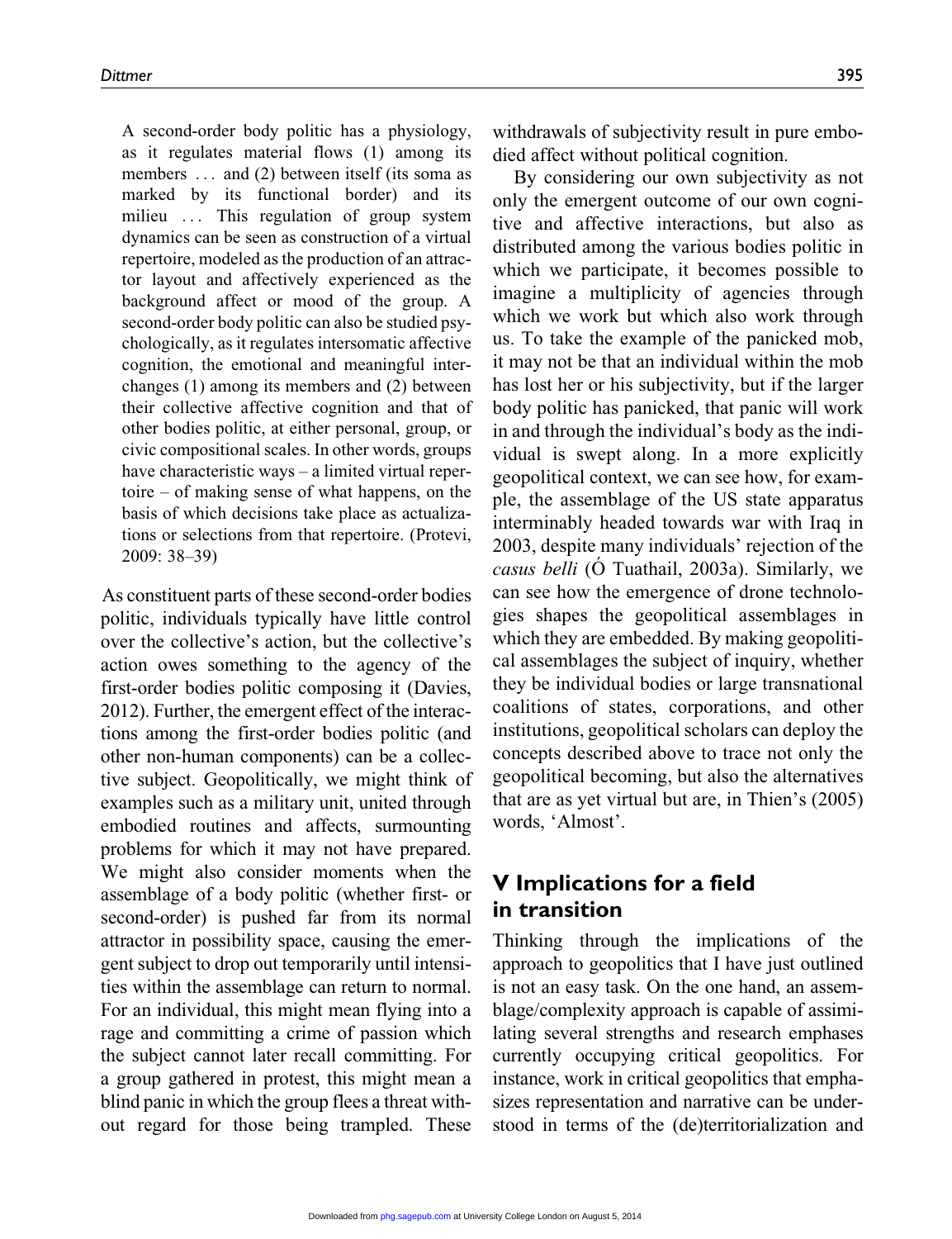(de)coding of assemblages. This entails an ontological shift for some scholars who considered themselves ardent constructivists, but it is a shift that maintains a substantial role for discourse in geopolitics. Part of this critical realist commitment to materiality (i.e. there is a posthuman reality unfolding, even if we lack the ability objectively to know and represent it) enables greater attention to embodiment, performance, and affect than has heretofore been popular in critical geopolitics (excepting, of course, work in feminist geopolitics). Therefore, assemblage/ complexity theory offers a way to integrate a wide range of tensions already extant within the critical geopolitical project. But it does more than that. In a world negotiating geopolitical challenges linked to disease (Ingram, 2008), disaster (Le Billon and Waizenegger, 2007), climate change (Dittmer et al., 2011), and shifts in the broader biosphere (Dalby, 2007), increasingly attention to the biological/environmental/material is a prerequisite for engagement on issues of the day. So how are these engagements to unfold?

In the remainder of this concluding section I would like to raise, and certainly not conclusively answer, two issues related to conducting geopolitical scholarship in this vein. The first issue related to geopolitics of assemblage is methodological. How to study assemblages?While the flat ontology of assemblages provides many entry points to a given assemblage, it can be difficult to make sense of the myriad interactions that produce it, especially given the differences in scale and temporality that characterize the various components and interactions (see Robbins and Marks, 2009). Further, given the nature of assemblages as open systems that are always in flux, with components adding in or dropping out over time, it can feel impossible to know when to stop tracing interactions. These are challenges to be met. Yet there are advantages to be reaped. Anderson and McFarlane argue that assemblage:

suggests a certain ethos of engagement with the world, one that experiments with methodological and presentational practices in order to attend to a lively world of differences ... Montage, performative methods, thick description, stories – all have been used by geographers and others in an attempt to be alert to processes of [assemblage]. (Anderson and McFarlane, 2011: 126)

With this ethos in mind, geopolitics can itself be opened up to a range of new methods, as well as new ways of presenting work derived from methods used in the past. Leaving aside the proliferation of computer-based models and simulations that dominates certain fields addressing complexity (DeLanda, 2011; Manson and O'Sullivan, 2006), one particular way forward might seem surprisingly retro-chic: historical analysis (Cudworth and Hobden, 2011). This is not simply a call for a return to historical description, but rather a return to the archive with new objects of study and new interpretive resources. Recalling that each assemblage has its own particular historical trajectory, with regard to both its own composition and emergence and its interactions with other assemblages, it becomes crucial to investigate the particularities of each, to understand both patterns that might be replicated through populations of assemblages and the mutant outlier outcomes that might likewise reappear in other places and times. Such investigations can strive to understand the virtual forms that the assemblage could have taken but which were never actualized (Day, 2010; Warf, 2002). In short, historical analysis can enable a tracing of the possibility spaces of contemporary assemblages. Excavation of these lines of flight can help us to undermine the seeming reality of 'path dependence' in the present. Such an historical approach could be usefully married to more contemporary research methods, such as ethnography, interviews, and performative research, in order to inspire these connections between the past and the present.

The second of these issues relates to the ethics of the posthuman and relational ontology which I have traced, and their implications for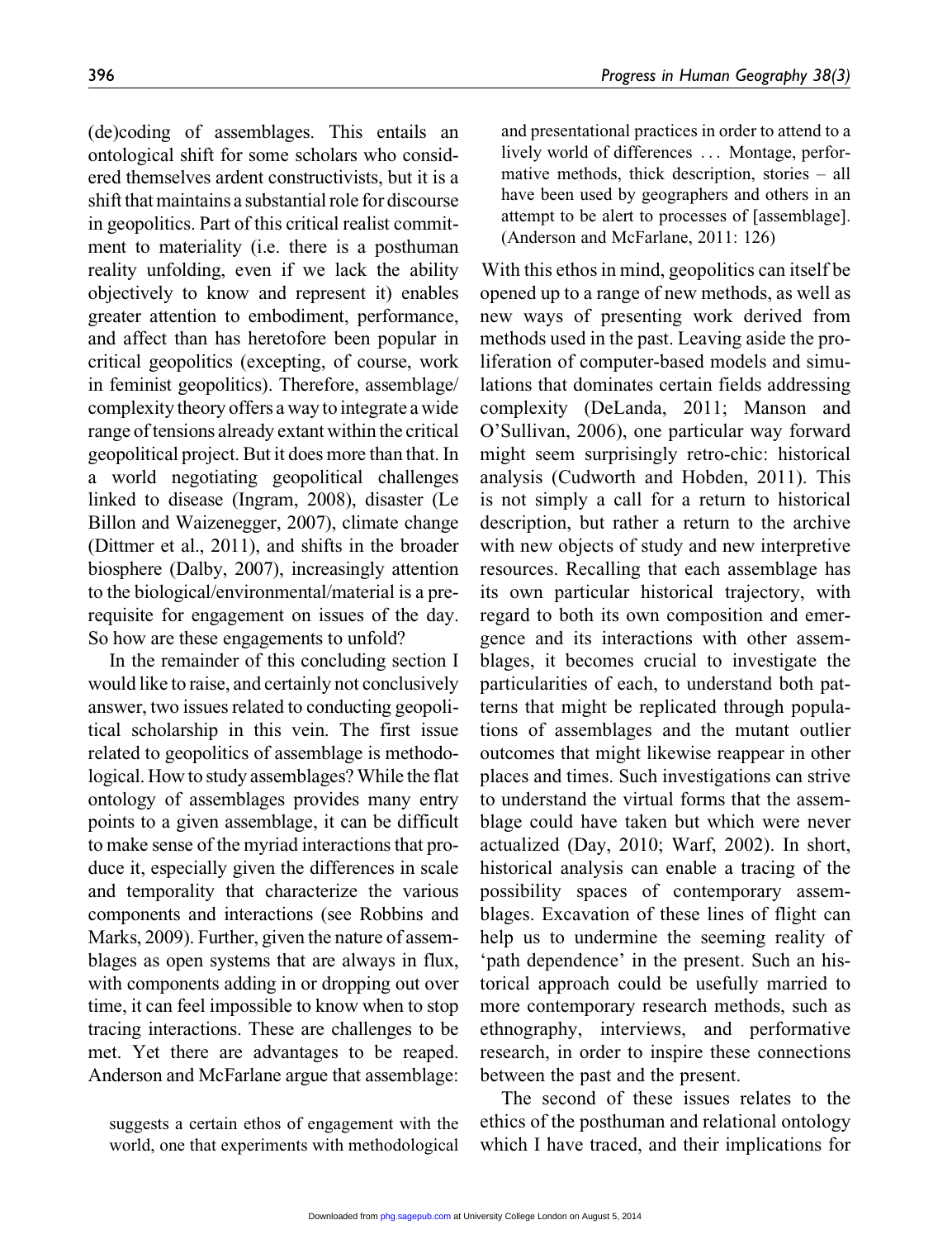geopolitical scholarship. Bennett (2010) argues that incumbent on those engaging with the posthuman is the necessity to cultivate our perception of non-human agency. This claim dovetails with Connolly's appreciation for 'seers', those who can tap into virtuality in order to perceive, however dimly, the shape of possibility spaces. Cultivating these sensibilities among scholars is not only an ethical imperative, an element of the micropolitics that Connolly advocates elsewhere (2002), but it also lays out a line of flight – a research agenda if you will.

This is more than a reiteration of the assumptions of posthumanism. Rather, by making a break with the exclusive hold of humanity on political agency, we open ourselves up to agencies unlinked to an intentional subject. Here it is worth connecting Protevi's concept of bodies politic with Spinoza's onto-ethical maxim:

When a number of bodies of the same or of different magnitudes are constrained by others in such a way that they are in reciprocal contact with each other, or if they are moved with the same or different degrees of speed in such a way that they communicate their motions to each other in some fixed ratio, we shall say that those bodies are reciprocally united to each other. We shall also say that all such bodies simultaneously compose one body, i.e. an individual, which is distinguished from others by this union of bodies. (Spinoza, 2000 [1677]: 128, cited in Woodward et al., 2010: 273)

The possibility of emergent agencies beyond the anthropocentric notion of politics with which we have worked with for so long begs the question of ethical responsibility, not only for our individual roles within them, but for our relations with them (Connolly, 2013). In a world with distributed agency, how much responsibility can we take? And, possibly, how can we take more? All of this calls into question the humanist impulse of recent key normative stances in critical and feminist geopolitics (Hyndman, 2010; Megoran, 2008; see also Dalby, 2007). In order to wrestle with the ethical implications, however, it is first incumbent on us to trace these geopolitical assemblages so that we can begin to understand our roles in a more-than-human world.

#### Acknowledgements

I would like to thank Alex Jeffrey, Vicki Squire, and Jeff Ueland, as well as three very helpful reviewers, for assisting in the revision of this paper. All flaws remain my own.

### Funding

This research received no specific grant from any funding agency in the public, commercial, or notfor-profit sectors.

#### **References**

- Adey P, Anderson B, and Lobo-Guerrero L (2011) An ash cloud, airspace and environmental threat. Transactions of the Institute of British Geographers 36: 338–343.
- Allen J (2004) The whereabouts of power: Politics, government and space. Geografiska Annaler, Series B 86: 19–32.
- Allen J (2009) Three spaces of power: Territory, networks, plus a topological twist in the tale of domination and authority. Journal of Power 2: 197–212.
- Amoore L (2006) Biometric borders: Governing mobilities in the war on terror. Political Geography 25: 336–351.
- Anderson B (2010) Security and the future: Anticipating the event of terror. Geoforum 41: 227–235.
- Anderson B and Adey P (2011) Affect and security: Exercising emergency in 'UK civil contingencies'. Environment and Planning D: Society and Space 29: 1092–1109.
- Anderson B and McFarlane C (2011) Assemblage and geography. Area 43: 124–127.
- Anderson B, Kearnes M, McFarlane C, et al. (2012) On assemblages and geography. Dialogues in Human Geography 2: 171–189.
- Anderson K (1997) A walk on the wild side: A critical geography of domestication. Progress in Human Geography 21: 463–485.
- Barker K (2010) Biosecure citizenship: Politicizing symbolic associations and the construction of biological threats. Transactions of the Institute of British Geographers 35: 350–363.
- Barnett C (2008) Political affects in public space: Normative blind-spots in non-representational ontologies.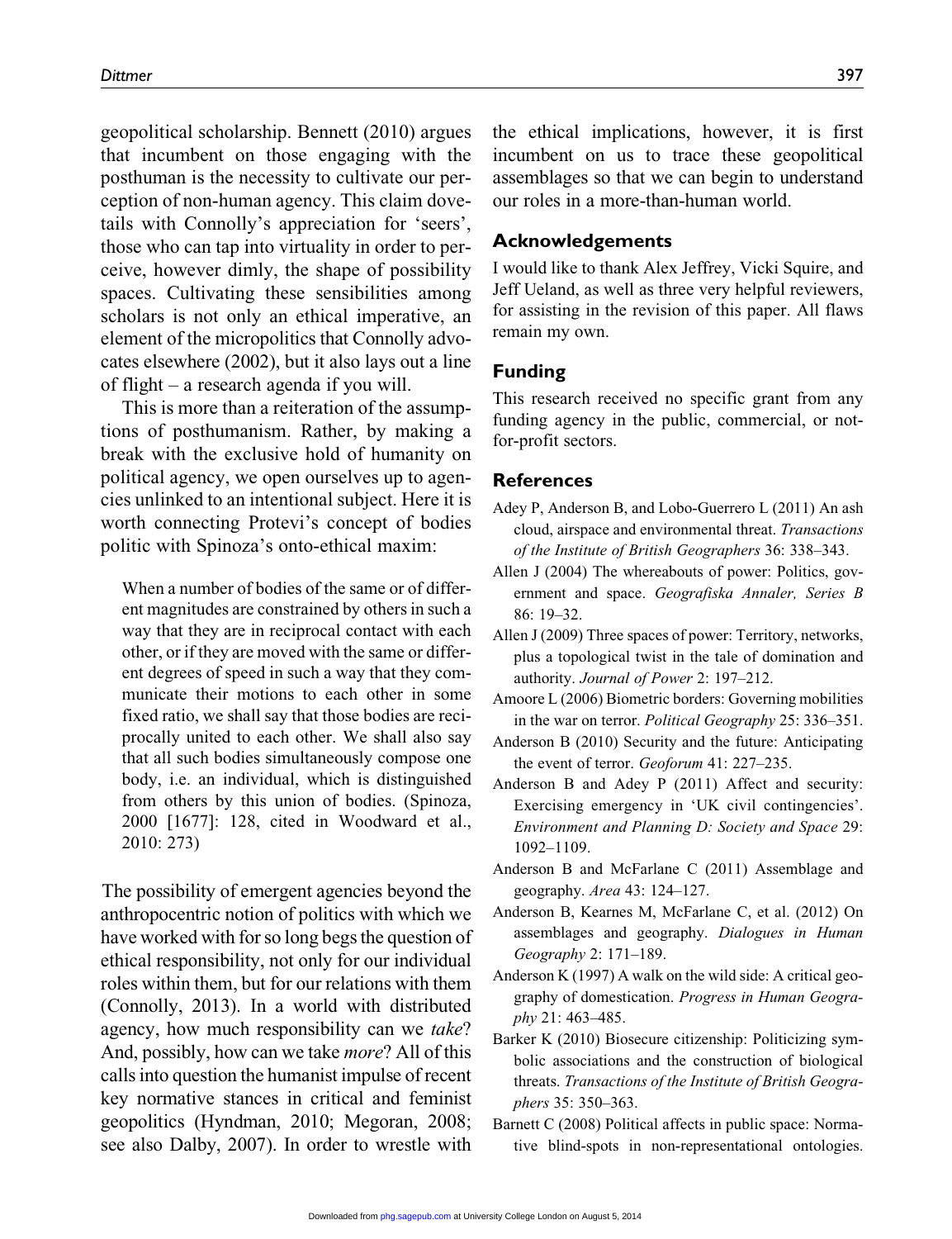Transactions of the Institute of British Geographers 33: 186–200.

- Barry A (2013) Material Politics: Disputes Along the Pipeline. Oxford: Wiley-Blackwell.
- Bassin M (1987) Imperialism and the nation state in Friedrich Ratzel's political geography. Progress in Human Geography 11: 473–495.
- Batty M (2005) Cities and Complexity: Understanding Cities with Cellular Automata, Agent-Based Models, and Fractals. Cambridge, MA: The MIT Press.
- Bennett J (2010) Vibrant Matter: A Political Ecology of Things. Durham, NC: Duke University Press.
- Braun B and Whatmore S (2010) Political Matter: Technoscience, Democracy and Public Life. Minneapolis, MN: University of Minnesota Press.
- Buzan B and Little R (2000) International Systems in World History: Remaking the Study of International Relations. Oxford: Oxford University Press.
- Carter S and McCormack D (2006) Film, geopolitics and the affective logics of intervention. Political Geography 25: 228–245.
- Carter S and McCormack D (2010) Affectivity and geopolitical images. In: McDonald F, Dodds K, and Hughes R (eds) Observant States: Geopolitics and Visual Culture. London: I.B. Tauris, 103–122.
- Cohen S (1973) Geography and Politics in a World Divided, second edition. New York: Oxford University Press.
- Coleman M (2009) What counts as the politics and practice of security, and where? Devolution and immigrant insecurity after 9/11. Annals of the Association of American Geographers 99: 904–913.
- Colls R (2012) Feminism, bodily difference and nonrepresentational geographies. Transactions of the Institute of British Geographers 37: 430–445.
- Connolly W (2002) Neuropolitics: Thinking, Culture, Speed. Minneapolis, MN: University of Minnesota Press.
- Connolly W (2010) A World of Becoming. Durham, NC: Duke University Press.
- Connolly W (2013) The Fragility of Things. Durham, NC: Duke University Press.
- Cowen D and Smith N (2009) After geopolitics? From the geopolitical social to geoeconomics. Antipode 41: 22–48.
- Cudworth E and Hobden S (2011) Posthuman International Relations: Complexity, Ecologism and Global Politics. London: Zed Books.
- Dalby S (1992) Ecopolitical discourse: 'Environmental security' and political geography. Progress in Human Geography 16: 503–522.
- Dalby S (1993) The 'Kiwi disease': Geopolitical discourse in Aotearoa/New Zealand and the South Pacific. Political Geography 12: 437–456.
- Dalby S (2002) Environmental Security. Minneapolis, MN: University of Minnesota Press.
- Dalby S (2007) Anthropocene geopolitics: Globalisation, empire, environment and critique. Geography Compass 1: 103–118.
- Dalby S (2009) Security and Environmental Change. Cambridge: Polity Press.
- Davies A (2012) Assemblage and social movements: Tibet Support Groups and the spatialities of political organisation. Transactions of the Institute of British Geographers 37: 273–286.
- Day M (2010) Counterfactual reasoning and method in historical geography. Journal of Historical Geography 36: 253–260.
- DeLanda M (2006) A New Philosophy of Society: Assemblage Theory and Social Complexity. London: Continuum.
- DeLanda M (2011) Philosophy and Simulation: The Emergence of Synthetic Reason. London: Continuum.
- Delaney D and Leitner H (1997) The political construction of scale. Political Geography 16: 93–97.
- Deleuze G and Guattari F (1987) A Thousand Plateaus. London: Continuum.
- Dittmer J (2011) American exceptionalism, visual effects, and the post-9/11 cinematic superhero boom. Environment and Planning D: Society and Space 29: 114–130.
- Dittmer J (2013) Captain America and the Nationalist Superhero: Metaphors, Narratives, and Geopolitics. Philadelphia, PA: Temple University Press.
- Dittmer J and Dodds K (2008) Popular geopolitics past and future: Fandom, identities and audiences. Geopolitics 13: 437–457.
- Dittmer J and Gray N (2010) Popular geopolitics 2.0: Towards new methodologies of the everyday. Geography Compass 4: 1664–1677.
- Dittmer J, Moisio S, Ingram A, et al. (2011) Have you heard the one about the disappearing ice? Recasting Arctic geopolitics. Political Geography 30: 202–214.
- Dodds K (1994) Geopolitics in the Foreign Office: British representations of Argentina 1945–1961. Transactions of the Institute of British Geographers 19: 273–290.
- Dodds K (2006) Popular geopolitics and audience dispositions: James Bond and the Internet Movie Database (IMDb). Transactions of the Institute of British Geographers 31: 116–130.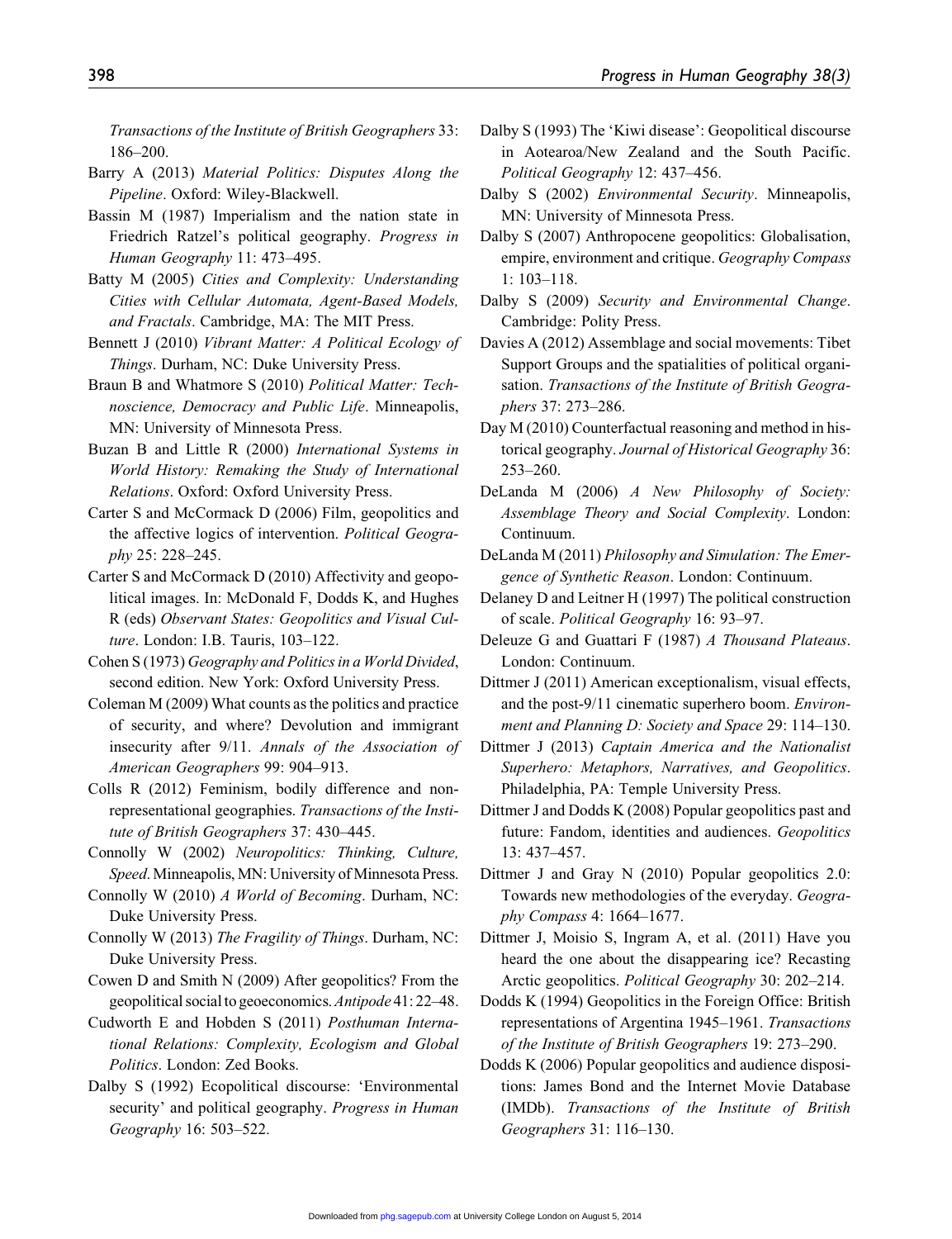- Dodds K and Atkinson D (2000) Geopolitical Traditions: A Century of Geopolitical Thought. London: Routledge.
- Dolman E (2001) Astropolitik: Classical Geopolitics in the Space Age. London: Routledge.
- Dowler L and Sharp J (2001) A feminist geopolitics? Space and Polity 5: 165–176.
- Durkheim E (1915) The Elementary Forms of the Religious Life: A Study in Religious Sociology. New York: Macmillan.
- Dussouy G (2010) Systemic geopolitics: A global interpretation method of the world. Geopolitics 15: 133–150.
- Escobar A (2007) The 'ontological turn' in social theory. A commentary on 'Human geography without scale' by Sallie Marston, John Paul Jones II and Keith Woodward. Transactions of the Institute of British Geographers 32: 106–111.
- Featherstone D (2011) On assemblage and articulation. Area 43: 139–142.
- Flint C (2012) Introduction to Geopolitics. Abingdon: Routledge.
- Foucault M (1977) Discipline and Punish: The Birth of the Prison. London: Allen Lane.
- Graham S (2004) Cities, War and Terrorism. Oxford: Blackwell.
- Graham S (2009) Cities Under Siege: The New Military Urbanism. London: Verso.
- Grove K (2010) Insuring 'our common future?' Dangerous climate change and the biopolitics of environmental security. Geopolitics 15: 536–563.
- Hobson K (2007) Political animals? On animals as subjects in an enlarged political geography. Political Geography 26: 250–267.
- Hyndman J (2001) Towards a feminist geopolitics. The Canadian Geographer 45: 210–222.
- Hyndman J (2010) The question of 'the political' in critical geopolitics: Querying the 'child soldier' in the 'war on terror'. Political Geography 29: 247–255.
- Ingram A (2001) Alexander Dugin: Geopolitics and neofascism in post-Soviet Russia. Political Geography 20: 1029–1051.
- Ingram A (2005) The new geopolitics of disease: Between global health and global security. Geopolitics 10: 522–545.
- Ingram A (2008) Domopolitics and disease: HIV/AIDS, immigration, and asylum in the UK. *Environment and* Planning D: Society and Space 26: 875–894.
- Jeffrey A (2013) The Improvised State: Sovereignty, Performance and Agency in Dayton Bosnia. Oxford: Wiley-Blackwell.
- Jervis R (1997) System Effects: Complexity in Political and Social Life. Princeton, NJ: Princeton University Press.
- Jones M (2009) Phase space: Geography, relational thinking, and beyond. Progress in Human Geography 33: 487–506.
- Kaplan R (2012) The Revenge of Geography: What the Map Tells Us About Coming Conflicts and the Battle Against Fate. New York: Random House.
- Katz C (2001) On the grounds of globalization: A topography for feminist political engagement. Signs: Journal of Women in Culture and Society 26: 1213–1234.
- Kearns G (2009) Geopolitics and Empire: The Legacy of Halford Mackinder. Oxford: Oxford University Press.
- Kelly P (2006) A critique of critical geopolitics. Geopolitics 11: 24–53.
- Kurtz H (2003) Scale frames and counter-scale frames: Constructing the problem of environmental injustice. Political Geography 22: 887–916.
- Kuus M (2011) Policy and geopolitics: Bounding Europe in EUrope. Annals of the Association of American Geographers 101: 1140–1155.
- Latour B (1993) We Have Never Been Modern. Cambridge, MA: Harvard University Press.
- Latour B (2005) Reassembling the Social: An Introduction to Actor-Network Theory. Oxford: Oxford University Press.
- Law J (2004) After Method: Mess in Social Science Research. London: Routledge.
- Le Billon P (2001) The political ecology of war: Natural resources and armed conflicts. Political Geography 20: 561–584.
- Le Billon P and Waizenegger A (2007) Peace in the wake of disaster? Secessionist conflicts and the 2004 Indian Ocean tsunami. Transactions of the Institute of British Geographers 32: 411–427.
- McFarlane C (2009) Translocal assemblages: Space, power and social movements. Geoforum 40: 561–567.
- Mackinder H (1904) The geographical pivot of history. Geographical Journal 23: 421–437.
- Malanson G, Zeng Y, and Walsh S (2006) Landscape frontiers, geography frontiers: Lessons to be learned. Professional Geographer 58: 383–396.
- Manson S (2001) Simplifying complexity: A review of complexity theory. Geoforum 32: 405–414.
- Manson S and O'Sullivan D (2006) Complexity theory in the study of space and place. Environment and Planning A 38: 677–692.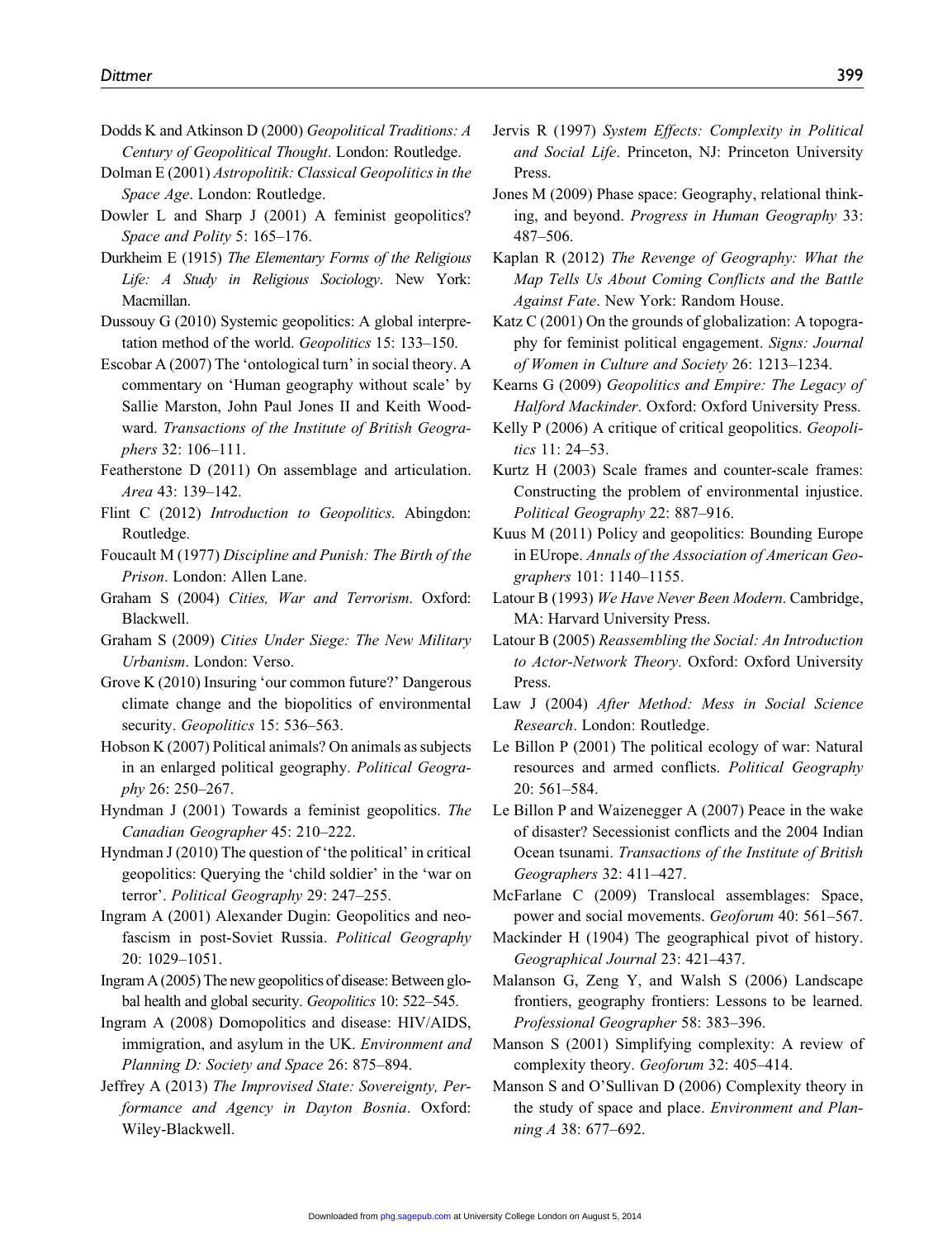Phillips J (2004) Divergence, sensitivity, and nonequilibrium in ecosystems. Geographical Analysis 36: 369–383.

Painter J (2010) Rethinking territory. Antipode 42:

1090–1118.

- Pile S (2010) Emotions and affect in recent human geography. Transactions of the Institute of British Geographers 35: 5–20.
- Popescu G (2011) Bordering and Ordering the Twenty-First Century: Understanding Borders. Lanham, MD: Rowman and Littlefield.
- Portugali J (2006) Complexity theory as a link between space and place. Environment and Planning A 38: 647–664.
- Prigogine I (1980) From Being to Becoming: Time and Complexity in the Physical Sciences. New York: W.H. Freeman.
- Protevi J (2009) Political Affect: Connecting the Social and the Somatic. Minneapolis, MN: University of Minnesota Press.
- Rasmussen C and Brown M (2005) The body politic as spatial metaphor. Citizenship Studies 9: 469–584.
- Robbins P and Marks B (2009) Assemblage geographies. In: Smith S, Pain R, Marston S, et al. (eds) SAGE Handbook of Social Geographies. London: SAGE, 176–195.
- Sharp J (2000) Condensing the Cold War: Reader's Digest and American Identity. Minneapolis, MN: University of Minnesota Press.
- Sharp J (2007) Geography and gender: Finding feminist political geographies. Progress in Human Geography 31: 381–387.
- Shaw I (2012) Towards an evental geography. Progress in Human Geography 36: 613–627.
- Shaw I and Warf B (2009) Worlds of affect: Virtual geographies of video games. Environment and Planning A 41: 1332–1343.
- Smith N (2004) American Empire: Roosevelt's Geographer and the Prelude to Globalization. Berkeley, CA: University of California Press.
- Smith W (1980) Friedrich Ratzel and the origins of Lebensraum. German Studies Review 3: 51–68.
- Spinoza B (2000 [1677]) Ethics. Oxford: Oxford University Press.
- Stallins J (2006) Geomorphology and ecology: Unifying themes for complex systems in biogeomorphology. Geomorphology 77: 207–216.
- Stallins J (2012) Scale, causality, and the new organismenvironment interaction. Geoforum 43: 427–441.
- Marston S (2000) The social construction of scale. *Prog*ress in Human Geography 24: 219–242.
- Marston S, Jones JP III, and Woodward K (2005) Human geography without scale. Transactions of the Institute of British Geographers 30: 416–432.
- Meehan K, Shaw I, and Marston S (2013) Political geographies of the object. Political Geography. doi: org/10. 1016/j.polgeo.2012.11.002.
- Megoran N (2008) Militarism, realism, just war, or nonviolence? Critical geopolitics and the problem of normativity. Geopolitics 13: 473–497.
- Megoran N (2010) Neoclassical geopolitics. Political Geography 29: 187–189.
- Mercille J (2008) Mind the gap: Security 'crises' and the geopolitics of US military spending. Geopolitics 13: 54–72.
- Mitchell T (2002) Rule of Experts: Egypt, Techno-Politics, Modernity. Berkeley, CA: University of California Press.
- Müller  $M(2008)$  Reconsidering the concept of discourse for the field of critical geopolitics: Towards discourse as language and practice. Political Geography 27: 322–338.
- Müller M (2011) Education and the formation of geopolitical subjects. International Political Sociology 5: 1–17.
- Murphy A (1996) The sovereign state as politicalterritorial ideal. In: Biersteker T and Weber C (eds) State Sovereignty as Social Construct. Cambridge: Cambridge University Press, 81–120.
- Murphy A (2010) Gerard Dussouy's 'systemic geopolitics'. Geopolitics 15: 151–156.
- O'Sullivan P (1982) Antidomino. Political Geography Quarterly 1: 57–64.
- O´ Tuathail G (1996) Critical Geopolitics. Minneapolis, MN: University of Minnesota Press.
- $\dot O$  Tuathail G (2003a) 'Just out looking for a fight': American affect and the invasion of Iraq. Antipode 35: 856–870.
- O´ Tuathail G (2003b) Re-asserting the regional: Political geography and geopolitics in a world thinly known. Political Geography 22: 653–655.
- O Tuathail G (2010) Localizing geopolitics: Disaggregating violence and return in conflict regions. Political Geography 29(5): 256–265.
- $\acute{O}$  Tuathail G and Dahlman C (2011) Bosnia Remade: Ethnic Cleansing and its Reversal. Oxford: Oxford University Press.
- Painter J (2006) Prosaic geographies of stateness. Political Geography 25: 752–774.